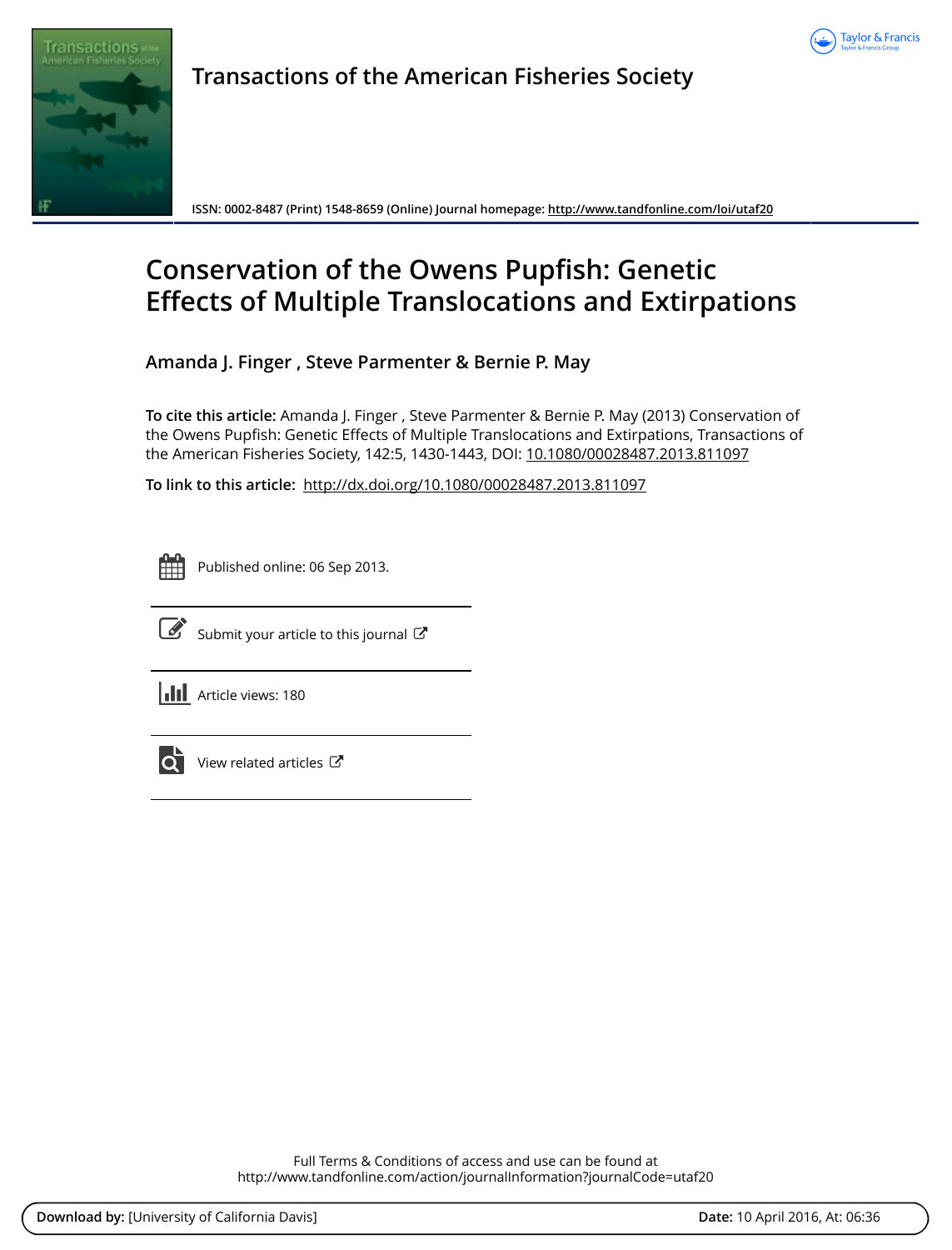#### **ARTICLE**

## **Conservation of the Owens Pupfish: Genetic Effects of Multiple Translocations and Extirpations**

#### **Amanda J. Finger\***

*Genomic Variation Laboratory, Department of Animal Science, University of California–Davis, One Shields Avenue, Davis, California 95616, USA*

#### **Steve Parmenter**

*California Department of Fish and Wildlife, 407 West Line Street, Bishop, California 93514, USA*

#### **Bernie P. May**

*Genomic Variation Laboratory, Department of Animal Science, University of California–Davis, One Shields Avenue, Davis, California 95616, USA*

#### *Abstract*

**The Owens Pupfish** *Cyprinodon radiosus* **represents many of the challenges of managing threatened or endangered species in fragmented refuge populations. All six extant populations of the endangered Owens Pupfish were examined to assess how management practices, including serial translocations and founder events, have influenced the genetic diversity of the species and to make recommendations for future management. Four populations were sampled twice with 3–4 years intervening; two additional populations were sampled once. Populations were genotyped at nine microsatellite loci; estimated effective population sizes ranged from 34.2 to 347.8 individuals based on the linkage disequilibrium method and from 10 to 48 using the sibship assignment method. All of the populations were estimated** to have undergone severe bottlenecks, and statistically significant pairwise  $F_{ST}$  values increased during the period **between sampling. From this data we infer that the individual refuge populations have differentiated and lost genetic diversity and that without intervention they will continue to do so. For the long-term persistence of this species, we recommend founding new populations composed of 30–50 founders from each of the extant populations, regularly translocating up to 10 migrants per generation among stable populations, and maximizing habitat area and quality.**

The habitat for many species is increasingly fragmented and altered, isolating populations, reducing their sizes, and making them more susceptible to stochastic events and extinction (e.g., Gilpin and Soulé 1986). Increasingly, refuge populations are intentionally created to provide insurance against extinction. A sampling of fishes managed this way includes the Mohave Tui Chub *Gila bicolor mohavensis* (Chen et al. 2013), Railroad Valley Springfish *Crenichthys nevadae* (USFWS 2007), Shoshone Pupfish *Cyprinodon nevadensis shoshone* (Castleberry et al. 1990) and Leon Springs Pupfish *Cyprinidon bovinus* and Pecos Gambusia *Gambusia nobilis* (Gumm et al. 2011). However, reliance on refuge populations can create ad-

ditional management challenges from a genetic perspective. For example, founder events can occur when establishing new populations that reduce genetic diversity, exposing the species to risks such as a reduction in evolutionary potential (Nei et al. 1975; Allendorf 1986) or fitness (Frankham et al. 2002; Reed and Frankham 2003; but see Reed 2010). Further, disjunct refuge populations are often small and may diverge as a result of genetic drift, possibly leading to the fixation of deleterious alleles and general loss of genetic diversity (Frankham et al. 2002). In some cases, refuge populations derive from sequential translocations and founder events, potentially reducing genetic diversity further (Stockwell et al. 1996; Le Corre and Kremer 1998).

<sup>\*</sup>Corresponding author: ajfinger@ucdavis.edu Received April 13, 2012; accepted May 21, 2013 Published online September 6, 2013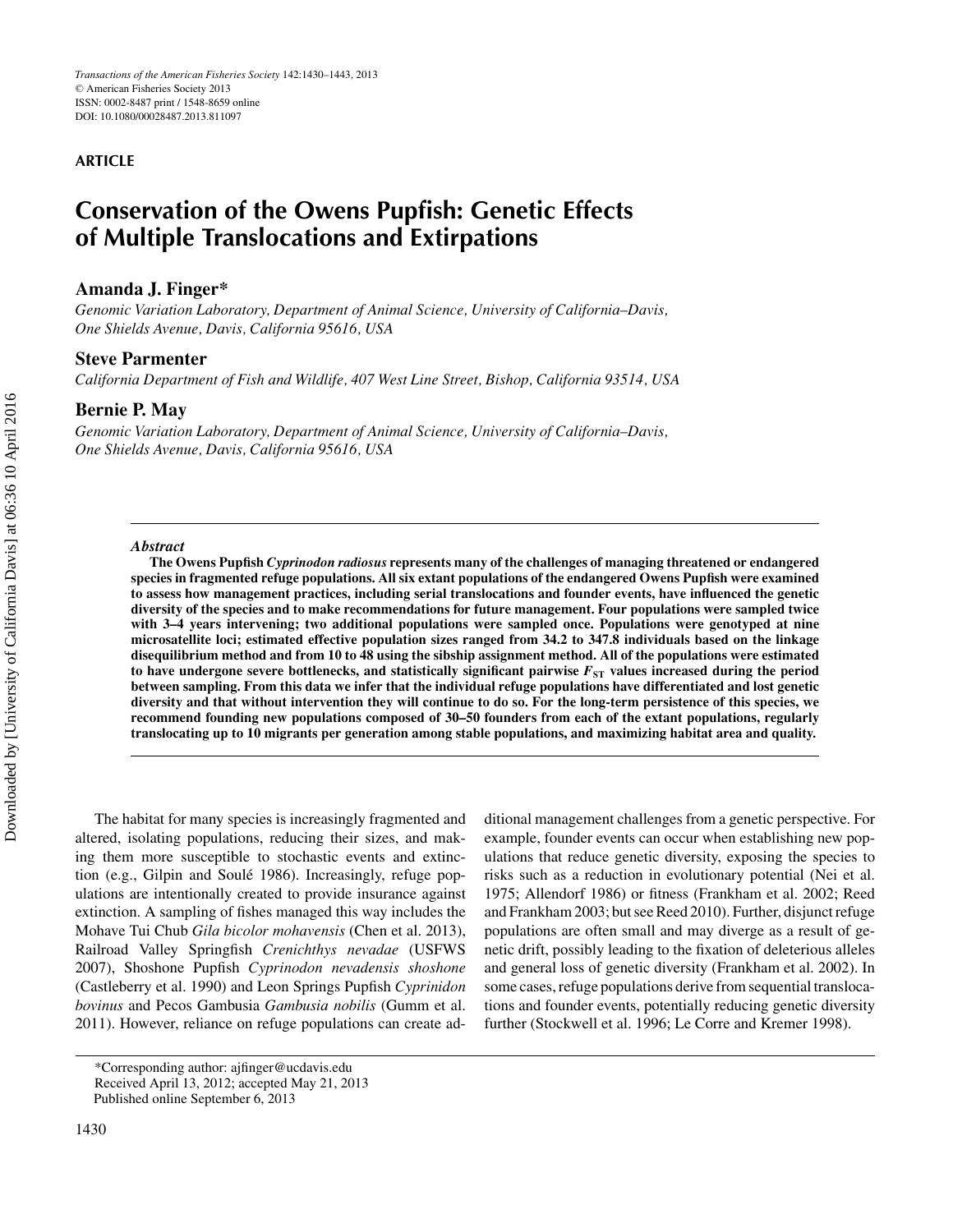The problems associated with the management of small populations are particularly challenging for aquatic species in deserts; many such populations in western North America are threatened, endangered, or already extinct (Moyle and Williams 1990). The increased risk of extinction is due, in part, to intensifying isolation as climate change desiccated connecting lakes and rivers and habitats shrank during the present interglacial period (approximately the last 12,000–15,000 years; Reheis et al. 2002; Echelle 2008). Today, aquatic species in the desert often inhabit isolated locations characterized by extreme and fluctuating conditions. Such taxa may be made up of only one or a few small populations, making them extinction prone (Meffe and Vrijenhoek 1988). Human activities such as habitat destruction (dewatering, impoundment, or diversion of rivers and springs) and the introduction of exotic species compound this risk of extinction (Meffe 1990).

The history of the Owens Pupfish *Cyprinodon radiosus* demonstrates some of the difficulties of conserving a formerly widespread aquatic species in refuges. The struggle to prevent extinction of the Owens Pupfish has a complicated history, involving rangewide decline, multiple extirpations, founding events, observed demographic bottlenecks, and serial translocations. In this study, nine microsatellite loci were used to assess the genetic variation within and among refuge populations of Owens Pupfish to evaluate how 47 years of interventions and population management have influenced contemporary genetic diversity and make management recommendations for this federally listed species.

Conserving rare aquatic species may include research and management actions such as clarifying taxonomy and defining

TABLE 1. Descriptions of extant Owens Pupfish populations.

management and evolutionarily significant units (Moritz 1994; Hurt and Hedrick 2004); restoring habitat, translocating individuals, removing deleterious nonnative species, and performing genetic assessment (e.g., Hurt and Hedrick 2004); monitoring genetic diversity (e.g., Meffe 1990; Minckley 1995; Vrijenhoek 1998), and implementing captive breeding programs (e.g., Vrijenhoek 1998). Stochastic events may have even greater shortterm impacts on the survival of species with restricted ranges, so the creation of refuges and habitat protection are critical; however, long-term viability may depend on maintaining genetic diversity, promoting adaptation, and preserving evolutionary processes (Moritz 1999).

#### **STUDY SPECIES**

The Owens Pupfish (Miller 1948) is endemic to the Owens Valley in Inyo County, California. Owens Pupfish are small (<65 mm total length) fish belonging to a group of 16 extant and 3 extinct pupfish species and subspecies found in the American Southwest and northern Mexico (the Desert Pupfish complex; Pister 2001). Once so common they were a food source for Native Americans (Wilke and Lawton 1976), Owens Pupfish were listed as endangered in 1967 (U.S. Office of the Federal Register 1967). Currently, the species persists owing to active management and removal of introduced predators in artificial and seminatural refuges (Table 1; Figure 1).

In habitats with constant temperatures, juvenile Owens Pupfish reach sexual maturity at 3–4 months and can spawn before their first winter, but they rarely live longer than 1 year (Barlow 1961; Soltz and Naiman 1978). In more variable habitats,

Downloaded by [University of California Davis] at 06:36 10 April 2016 Downloaded by [University of California Davis] at 06:36 10 April 2016

| Location                  | Abbreviation | Habitat description                                          | <b>GPS</b> coordinates                  | Estimated<br>population<br>size | Date(s)<br>of initial<br>founders | No. of<br>founders | Source(s)<br>of<br>founders     |
|---------------------------|--------------|--------------------------------------------------------------|-----------------------------------------|---------------------------------|-----------------------------------|--------------------|---------------------------------|
| Marvin's Marsh            | <b>MM</b>    | $0.028$ -ha<br>man-made marsh                                | 37.504211°N,<br>$-118.409978^{\circ}$ W | $100 - 1,000$                   | 1986                              | 1,178              | <b>OVNFS</b> <sup>a</sup>       |
| Pond D                    | <b>PD</b>    | $0.004$ -ha pool in<br>cienega wetland                       | 37.477180°N,<br>$-118.402245^{\circ}$ W | $100 - 1,000$                   | 1987                              | 65                 | Old BLM<br>Spring <sup>ab</sup> |
| Pond G-H                  | PG/H         | $0.012$ -ha pool in<br>cienega wetland                       | 37.476459°N,<br>$-118.401502^{\circ}$ W | 100-1000                        |                                   |                    |                                 |
| <b>BLM</b> Spring         | <b>BLM</b>   | $0.069$ -ha<br>springbrook                                   | 37.477180°N,<br>$-118.402262^{\circ}$ W | 1,000-10,000                    | 2003                              | 2,881              | Mule<br>Spring <sup>a</sup>     |
| <b>Well 368</b>           | W368         | $0.020$ -ha<br>naturalized<br>channel below<br>artesian well | 36.769950°N,<br>$-118.125289°W$         | $100 - 1.000$                   | 1986                              | 92                 | <b>OVNFS<sup>a</sup></b>        |
| Lower Mule<br>Spring Pond | <b>LMS</b>   | $0.004$ -ha<br>man-made pond                                 | 37.106625°N,<br>$-118.201794^{\circ}W$  | 300-400                         | 2007                              | 50                 | <b>BLM</b><br>Spring            |

<sup>a</sup> Extirpated. OVNFS = Owens Valley Native Fish Sanctuary.<br><sup>b</sup>The BLM Spring population used to establish those in Pond

<sup>b</sup>The BLM Spring population used to establish those in Pond D and Pond G–H was extirpated in 1988, and the current BLM Spring population is of a separate lineage.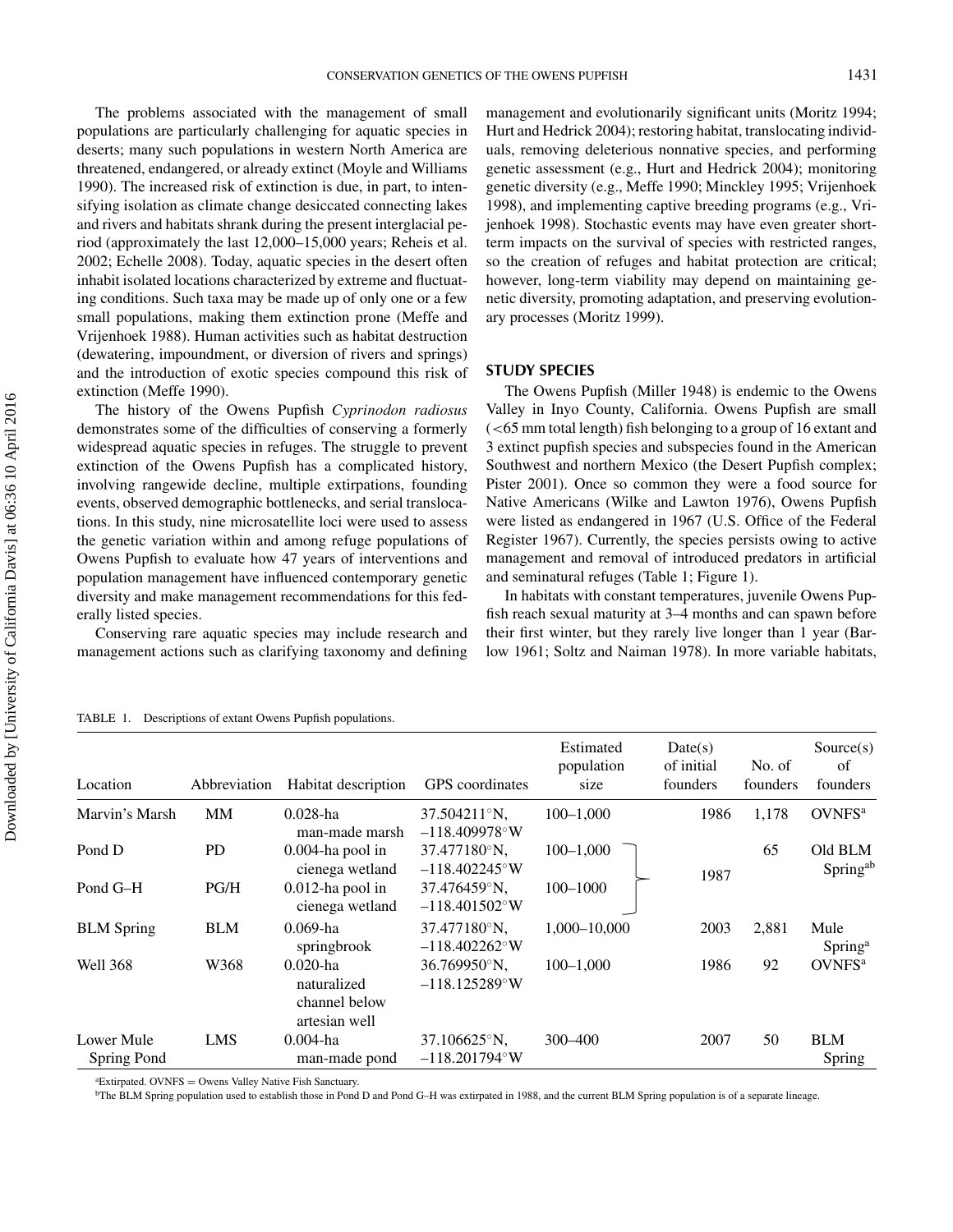

FIGURE 1. Aerial images showing the locations of Owens Pupfish refuge populations in **(A)** the Owens Valley (Inyo and Mono counties) and **(B)** Fish Slough (Mono County). [Figure available online in color.]

fish undergo an annual dormancy period and larvae spawned in autumn will mature the following spring (at 6 months), while those spawned in spring will mature by early summer. The fish in these habitats may live for 2–3 years (Pister 2001). Given the variability of desert aquatic environments, it is probable that Owens Pupfish populations historically underwent large seasonal and interannual variations in size, similar to other Death Valley system pupfishes (Naiman 1976; Sada and Deacon 1994). Under suitable conditions (e.g., no predatory fishes, a permanent water source), Owens Pupfish quickly repopulate a habitat following an observed demographic bottleneck (Young 1976).

Owens Pupfish were thought to be extinct in 1942 (Miller 1969) and did not receive conservation attention until a remnant population of some 200 individuals was documented in 1964 (Miller and Pister 1971). The last approximately 800 descendants of the rediscovered fish were rescued from a drying habitat in 1969 (Pister 1993). Of these, about half were introduced into BLM Spring, from which all extant populations descend. Since then, refuge populations have been repeatedly founded, extirpated, refounded, and at times supplemented with additional fish. California Department of Fish and Wildlife (CDFW) file records show that since 1969, 83 transfers of Owens Pupfish involving 31,995 individuals have occurred among a total of 27 habitats. During this study, five to six Owens Pupfish populations cumulatively occupied 0.125 ha. Each population derived from two to six sequential translocations tracing back to the single population existing in 1964 (Table 1). The refuges included three modified springs (BLM Spring, Lower Mule Spring Pond, and Warm Springs); a flowing artesian well (Well 368); and two cienega—a marshy area fed by springs in the American Southwest—wetlands (Marvin's Marsh and the Letter Ponds). The Letter Ponds cienega is subdivided into seasonally persistent ponds that we referenced by the letters A through H and that share a dynamic hydrologic environment characterized by intermittent interconnections and sometimes unpredictable desiccation. The population at Lower Mule Spring Pond was established during the study period using equal numbers of male and female Owens Pupfish captured for this study from BLM Spring (2007;  $N = 50$ ), augmented by an entire population salvaged and removed from Warm Springs in 2008 ( $N = 18$ ).

#### **METHODS**

Nonlethal caudal fin clips were collected from four disjunct populations of Owens Pupfish (BLM Spring, Marvin's Marsh, the Letter Ponds [represented by Pond D], and Well 368; Table 1; Figure 1) in 2007. A second set of samples was collected during 2010–2011 from the original four locations plus two additional ones: (1) an additional site in the Letter Ponds with individuals from the interconnected Ponds G and H (hereafter, Pond G–H) and (2) Lower Mule Spring Pond.

Unbaited minnow traps were set overnight in July and August among four populations in 2007 (Marvin's Marsh, BLM Spring,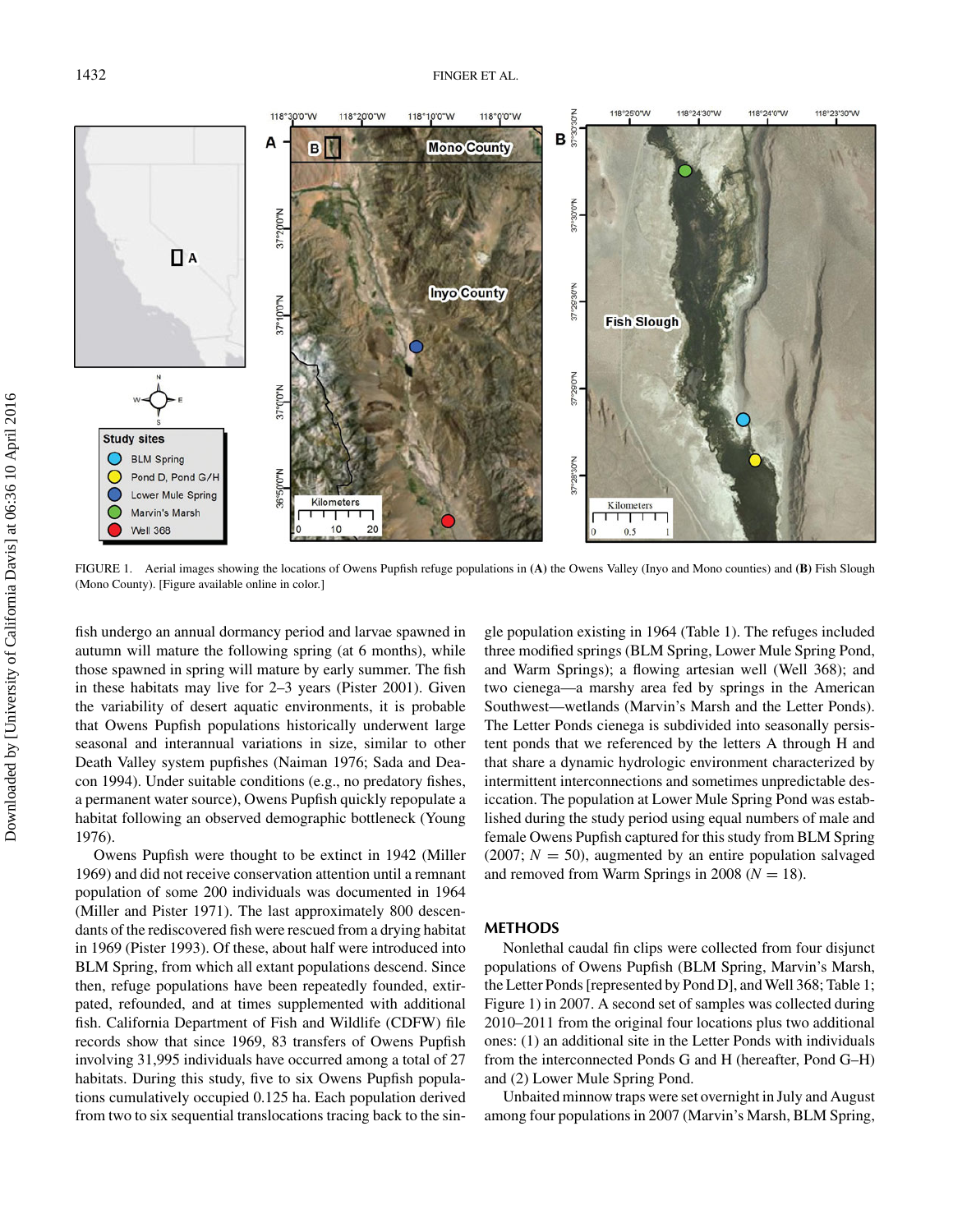TABLE 2. Microsatellite loci used in this study. Abbreviations are as follows:  $N_A$  = number of alleles,  $H_e$  = expected heterozygosity, and  $H_o$  = observed heterozygosity. All loci are from Burg et al. (2002).

| Locus  | Dye        | $N_A$ | $H_{\scriptscriptstyle e}$ | $H_{\alpha}$ | $F_{\rm IS}$ | Size range<br>(bp) |
|--------|------------|-------|----------------------------|--------------|--------------|--------------------|
| AC9    | <b>PET</b> | 3     | 0.299                      | 0.273        | 0.087        | $105 - 115$        |
| AC17   | 6FAM       | 6     | 0.643                      | 0.631        | 0.019        | $130 - 154$        |
| AC25   | 6FAM       | 4     | 0.465                      | 0.447        | 0.038        | 152-270            |
| AC29   | 6FAM       | 3     | 0.609                      | 0.589        | 0.033        | $149 - 159$        |
| AC35   | <b>NED</b> | 4     | 0.461                      | 0.466        | $-0.011$     | 176–184            |
| GATA2  | VIC.       | 10    | 0.839                      | 0.781        | 0.069        | $167 - 203$        |
| GATA26 | 6FAM       | 11    | 0.361                      | 0.354        | 0.018        | 196–312            |
| GATA39 | <b>NED</b> | 13    | 0.786                      | 0.705        | 0.103        | 283-331            |
| GATA73 | <b>PET</b> | 12    | 0.767                      | 0.749        | 0.024        | $264 - 320$        |

Pond D, and Well 368), five populations in 2010 (Marvin's Marsh, BLM Spring, Well 368, Lower Mule Spring Pond, and Pond G–H), and one population in 2011 (Pond D) (Table 1). Fin tissue was obtained from 28 to 57 individuals per site, depending on capture success, and placed in coin envelopes for dry storage.

*Genetic diversity and divergence*.—Whole genomic DNA was extracted from fin clips using the Qiagen DNeasy tissue kit protocol. Nine microsatellite loci developed for Devils Hole Pupfish *Cyprinodon diabolis* (*GATA2*, *GATA26*, *GATA39*, *GATA73*, *AC9*, *AC17*, *AC25*, *AC29*, *AC35*; Burg et al. 2002; Table 2) were used to genotype individual Owens Pupfish. The PCR conditions were identical to those in Burg et al. (2002), with forward primers labeled with VIC, 6FAM, NED or PET fluorophores (Applied Biosystems, Carlsbad, California). One µL of PCR product (diluted with water at a 1:5 ratio) was added to 0.2 µL LIZ600 size standard and 8.8 µL HiDi formamide (ABI) in individual wells on a 96-well reaction plate. The DNA was denatured at 95◦C for 3 min before being run on an AB3130XL Genetic Analyzer. The resulting electropherograms were analyzed using GENEMAPPER 4.0 software (Applied Biosystems), with allele sizes being confirmed by visual inspection of the electropherograms.

MICRO-CHECKER (Van Oosterhout et al. 2004) was used to detect the presence of null alleles or genotyping errors. CON-VERT software (Glaubitz 2004) was used to create input files for Genetic Data Analysis software (GDA; Lewis and Zaykin 2001), GENEPOP version 4.0 software (updated from Raymond and Rousset 1995; Rousset 2008), and ARLEQUIN (Excoffier et al. 2005). We used GDA to calculate observed and expected heterozygosity  $(H_0$  and  $H_e$ ),  $F_{1S}$  values, and private alleles. Deviations from Hardy–Weinberg equilibrium were calculated in GENEPOP using the exact test with a Markov chain–Monte Carlo (MCMC) estimator of the probability that the observed sample was taken from a population in Hardy–Weinberg equilibrium (Guo and Thompson 1992). Significant departures from linkage equilibrium were calculated in GENEPOP, followed by a sequential Bonferroni correction to correct for multiple tests (Rice 1989). The default MCMC parameters were used for both linkage disequilibrium (LD) and Hardy–Weinberg tests (dememorization number  $= 1,000$ ; number of batches  $= 100$ ; number of iterations per batch  $= 1,000$ .

We calculated allelic richness (*Rs*) in HP-Rare (Kalinowski 2005), which uses rarefaction to correct for the increased likelihood of detecting rare alleles with increased sample size (Kalinowski 2004). Pairwise  $F_{ST}$  values were calculated using the method of Reynolds et al. (1983) and Slatkin (1995) in ARLEQUIN using 1,000 permutations.

A neighbor joining (N–J) tree was used to visualize genetic distances. Such trees do not necessarily portray evolutionary relationships, just differences in the frequencies of alleles. To construct the N–J tree, the SEQBOOT application in the software package PHYLIP*,* version 3.69 (Felsenstein 1995) was used to simulate 1,000 data sets before calculating Cavalli-Sforza and Edwards (1967) chord distances (DCEs) for comparison between all pairs of sites in GENDIST (Felsenstein 1995). The main assumption behind DCEs is that differences in allele frequencies are due to genetic drift only. This approach was chosen because it does not assume that population sizes have remained constant or equal over time (Felsenstein 1995) and because Takezaki and Nei (1996) found that DCEs are more likely to recover true tree topology than other genetic distance estimates. Unrooted N–J trees were constructed with the DCE matrices calculated in GENDIST using the NEIGHBOR application in PHYLIP (Felsenstein 1995). We rooted the N–J tree at the midpoint.

*Population bottlenecks and effective population size*.— Effective population size  $(N_e)$  is a theoretical property of a population that is a function of the rate of genetic drift. Estimating effective population size is of great interest to endangered species managers since  $N_e$ , rather than census size, describes how a population responds to evolutionary forces. A smaller *Ne* will result in faster loss of genetic variation due to drift, possibly reducing the adaptive potential of a population. Values of *Ne* for each population were calculated using two methods: (1) the linkage disequilibrium method  $(N_{e(\text{LD})})$ ; Waples 2006) and (2) the sibship assignment method ( $N_{e(SA)}$ ; Wang 2009).

The  $N_{e(\text{LD})}$  method operates on the theory that genetic drift drives the amount of linkage disequilibrium in isolated, randomly mating populations (Hill 1981). Therefore, linkage disequilibrium can be measured and used to retrospectively approximate the  $N_e$  of recent generations. The assumptions of this method include random mating, isolation, selective neutrality of the markers used, no genetic structure within the population, and discrete generations. Waples (2006) notes that when the assumption of discrete generations is violated, the estimate reflects the effective number of breeders  $(N_B)$  that produced the sampled cohort. The program LDNe was used to estimate  $N_{e(\text{LD})}$ (Waples and Do 2008). Alleles with frequencies less than 0.02 were excluded from the analysis (as recommended by Waples and Do 2008), and 95% parametric confidence intervals were calculated.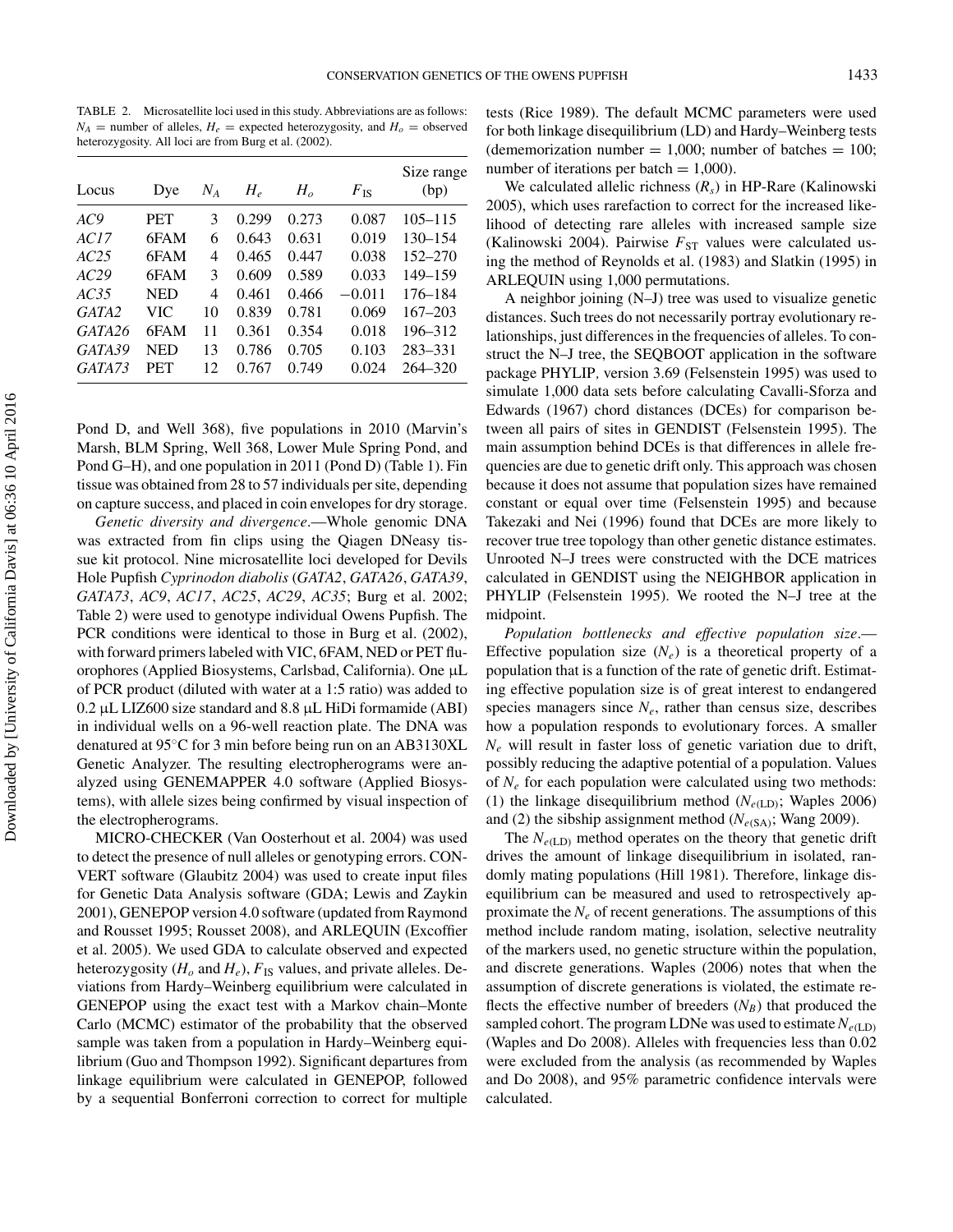The  $N_{e(S_A)}$  method estimates the frequencies of full and half siblings in a cohort, and in turn uses this analysis to derive contemporary  $N_e$ . The assumptions of the  $N_{e(SA)}$  method include a random sample of individuals in the population from the same cohort (rather than parent–offspring relationships), but not random mating. The  $N_{e(SA)}$  method can accept samples in which multiple cohorts are included (such as with Owens Pupfish), but power is reduced (Wang 2009). We used the software program COLONY (Jones and Wang 2010) to estimate  $N_{e(SA)}$  using the options of female and male polygamy, nonrandom mating, and the option of full-likelihood, medium-length runs.

Directly measuring a population bottleneck is difficult without knowledge of historical population sizes. However, bottlenecks can be inferred using microsatellite data with assumptions regarding microsatellite mutational models (Cornuet and Luikart 1996; Garza and Williamson 2001). We used two different tests to detect population bottlenecks: (1) the Wilcoxon signed-rank test for excess heterozygosity  $(H_k;$  Cornuet and Luikart 1996) implemented in the software BOTTLENECK (Piry et al. 1999) and (2) the *M*-ratio test (Garza and Williamson 2001) implemented in the software *M\_P\_Val* (http://swfsc. noaa.gov/textblock.aspx?Division=FED&id=3298). Relative to the  $M$ -ratio test, the  $H_k$  test performed in BOTTLENECK detects bottlenecks that are more recent, of lower severity, or for which the prebottleneck value of  $\theta$  ( $\theta = 4N_e\mu$ , where  $\mu$  is the mutation rate) was small. In contrast, the *M*-ratio test is preferred when detecting bottlenecks that are more severe (lasting several generations), the prebottleneck  $\theta$  is large, or the population has made a demographic recovery (Williamson-Natesan 2005).

The  $H_k$  test operates on the theory that during a bottleneck rare alleles are more likely to be lost while common ones are retained and that the latter have proportionately stronger influence on heterozygosity (Cornuet and Luikart 1996). BOTTLENECK creates a null distribution of alleles under mutation drift equilibrium using a chosen mutation model. A Wilcoxon signed-rank test is used to test for significant heterozygosity excess in comparison with the null distribution. We used a two-phased model (TPM) with the parameters recommended in Piry et al. (1999) (variance  $= 12$ , proportion of stepwise mutations  $= 0.95$ ). In addition, we altered the variance (12, 24, or 36) and the proportion of stepwise mutations (0.80, 0.90, or 0.95) to determine the sensitivity of the results to changes in these parameters. Each run consisted of 5,000 iterations.

The *M*-ratio (*M*) is the ratio of the number of alleles at a locus (*k*) over the observed range of allele fragment sizes at that locus  $(r)$ . The value of  $M$  will decline after a bottleneck when alleles are randomly lost, opening "gaps" in the expected series of alleles faster than the size range declines. To reduce the likelihood of type I error (a false detection of a bottleneck), we calculated *M* using conservative values of the proportion of stepwise mutations ( $p_s = 0.90$ ), the average size of non-onestep mutations (delta<sub>g</sub> = 3.5), and  $\theta$  ( $\theta$  = 10), as recommended by Garza and Williamson (2001). In addition, we varied the values of  $θ$  (1, 5, or 10), delta<sub>g</sub> (2.8 or 3.5), and  $p_s$  (0.80 or 0.90)

to determine the sensitivity of bottleneck detection to changes in these parameters. We inferred a bottleneck when the *M*-ratio of the population was lower than the *M*-ratio expected at equilibrium in 95% of 10,000 simulations ( $P < 0.05$ ). Two loci that did not conform to the mutation models were dropped to calculate the *M*-ratios: *AC35* (which does not have a dinucleotideor tetranucleotide-repeat motif) and *AC17* (which had a single large allele [270] in one population [Marvin's Marsh in 2010]).

#### **RESULTS**

#### **Genetic Diversity and Divergence**

Nine microsatellite loci (Table 2) were used to genotype 454 Owens Pupfish individuals. The loci had from three (*AC9* and *AC29*) to 13 (*GATA39*) alleles per locus. Locus *AC25* had the largest size range (166–270 bp), and *AC35* had the smallest size range (176–184 bp) (Table 3). See Table A.1 in the appendix for the allele frequencies and  $H_e$  and  $H_o$  values for each locus in each sample group of Owens Pupfish.

No significant departures from Hardy–Weinberg equilibrium were detected. In the linkage disequilibrium tests, 25 out of 360 of these tests were significant prior to Bonferroni correction (nominal  $P < 0.05$ ), but none were significant after correction. None of the 25 tests that were significant before the Bonferroni correction involved consistent locus pairs across individual populations or all populations. Marvin's Marsh (2007) had the fewest alleles ( $N_A$  = 32) and Pond D (2011) had the most ( $N_A$  = 50). Expected heterozygosity values ranged from 0.514 in BLM Spring (2007) to 0.597 in Pond G–H (2011; Table 3).

The neighbor-joining tree (Figure 2) had strong bootstrap support for four general groupings representing locations. Additionally, Lower Mule Spring Pond (2010) grouped with BLM Spring (2007 and 2010), with support for a closer relationship with BLM Spring (2007) than BLM Spring (2010).

TABLE 3. Population-genetic parameters for sample groups of Owens Pupfish at nine microsatellite loci;  $N =$  sample size and  $R_s =$  mean allelic richness.

| Location         | Year | N   | $H_e$ | H <sub>o</sub> | Mean<br>$N_A$ | Private<br>alleles | $R_{s}$ |
|------------------|------|-----|-------|----------------|---------------|--------------------|---------|
| MМ               | 2007 | 41  | 0.556 | 0.594          | 3.56          | $\overline{2}$     | 3.41    |
| MМ               | 2010 | 28  | 0.539 | 0.532          | 3.78          |                    | 3.75    |
| <b>PD</b>        | 2007 | 35  | 0.568 | 0.591          | 4.56          | 2                  | 4.44    |
| <b>PD</b>        | 2011 | 47  | 0.595 | 0.596          | 5.56          |                    | 4.91    |
| <b>BLM</b>       | 2007 | 49  | 0.514 | 0.531          | 4.78          | 3                  | 4.42    |
| <b>BLM</b>       | 2010 | 50  | 0.537 | 0.503          | 5.22          |                    | 4.71    |
| W <sub>368</sub> | 2007 | 57  | 0.561 | 0.513          | 5.11          | $\theta$           | 4.54    |
| W <sub>368</sub> | 2010 | 48  | 0.541 | 0.565          | 4.78          |                    | 4.42    |
| $P$ G-H          | 2010 | 49  | 0.597 | 0.621          | 4.44          | 1                  | 4.24    |
| LMS              | 2010 | 50  | 0.524 | 0.524          | 4.78          | 1                  | 4.30    |
| Total $N$        |      | 454 |       |                |               |                    |         |
| Mean             |      |     | 0.553 | 0.557          | 4.66          | 1.5                | 4.31    |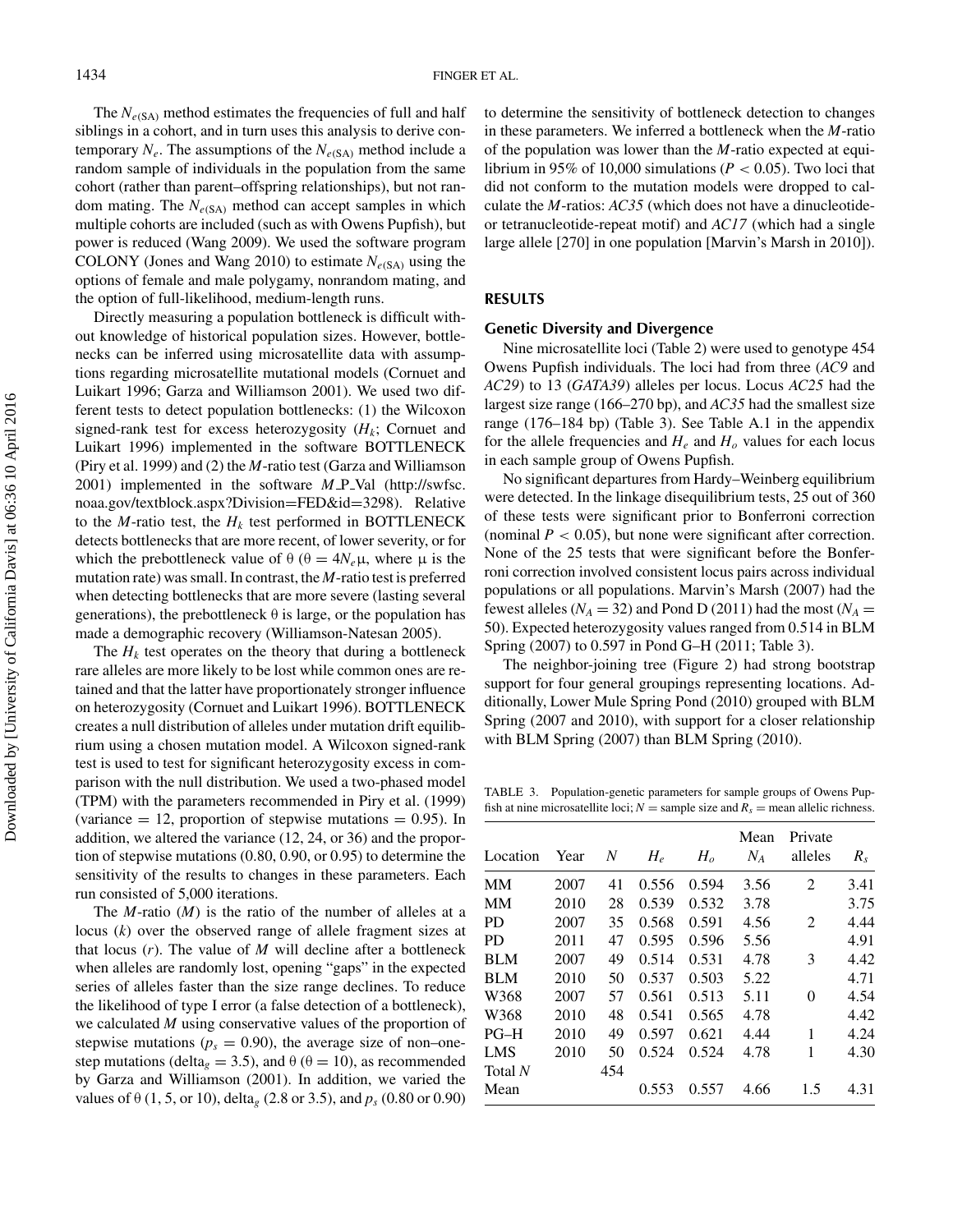

FIGURE 2. Consensus neighbor-joining tree for visualizing the genetic distances between sample years and locations. The tree was created using PHYLIP (Felsenstein 1995); the genetic distances are Cavalli-Sforza and Edwards (1967) chord distances; the tree is unrooted; and boostrap values are based on 1,000 replicates. See Table 1 for the abbreviations of the locations.

Allelic richness  $(R<sub>s</sub>)$  was calculated with 54 genomic copies, the least number of gene copies found for any locus (both *AC9* and *GATA73*) in any one population (Marvin's Marsh, 2010). The *Rs* values ranged from 3.41 (Marvin's Marsh, 2007) to 4.91 (Pond D, 2011) (Table 3).

The within-year pairwise  $F_{ST}$  values between the locations sampled in 2007 were all significant ( $P < 0.05$ ; Table 4). The within-year pairwise  $F_{ST}$  values for 2010–2011 ranged from 0.005 to 0.100, and all but two were significant—that between Pond D (2011) and Pond G–H, and that between BLM Spring (2010) and Lower Mule Spring Pond (2010) (Table 4). The within-year pairwise  $F_{ST}$  values between populations increased over time except for that between BLM Spring (2007) and Pond D (2007) ( $F_{ST} = 0.095$ ) and that between BLM Spring (2010) and Pond D (2011)  $(F_{ST} = 0.059)$ .

Except for Pond D ( $F_{ST}$  = 0.034), no significant pairwise  $F_{ST}$ changes were found within populations with repeat sampling (Table 4).

#### **Population Bottlenecks and Effective Population Size**

The *N<sub>e*(LD)</sub> estimates ranged from 34.2 (Marvin's Marsh, 2007) to 347.8 (Well 368, 2010), and some of the 95% CIs were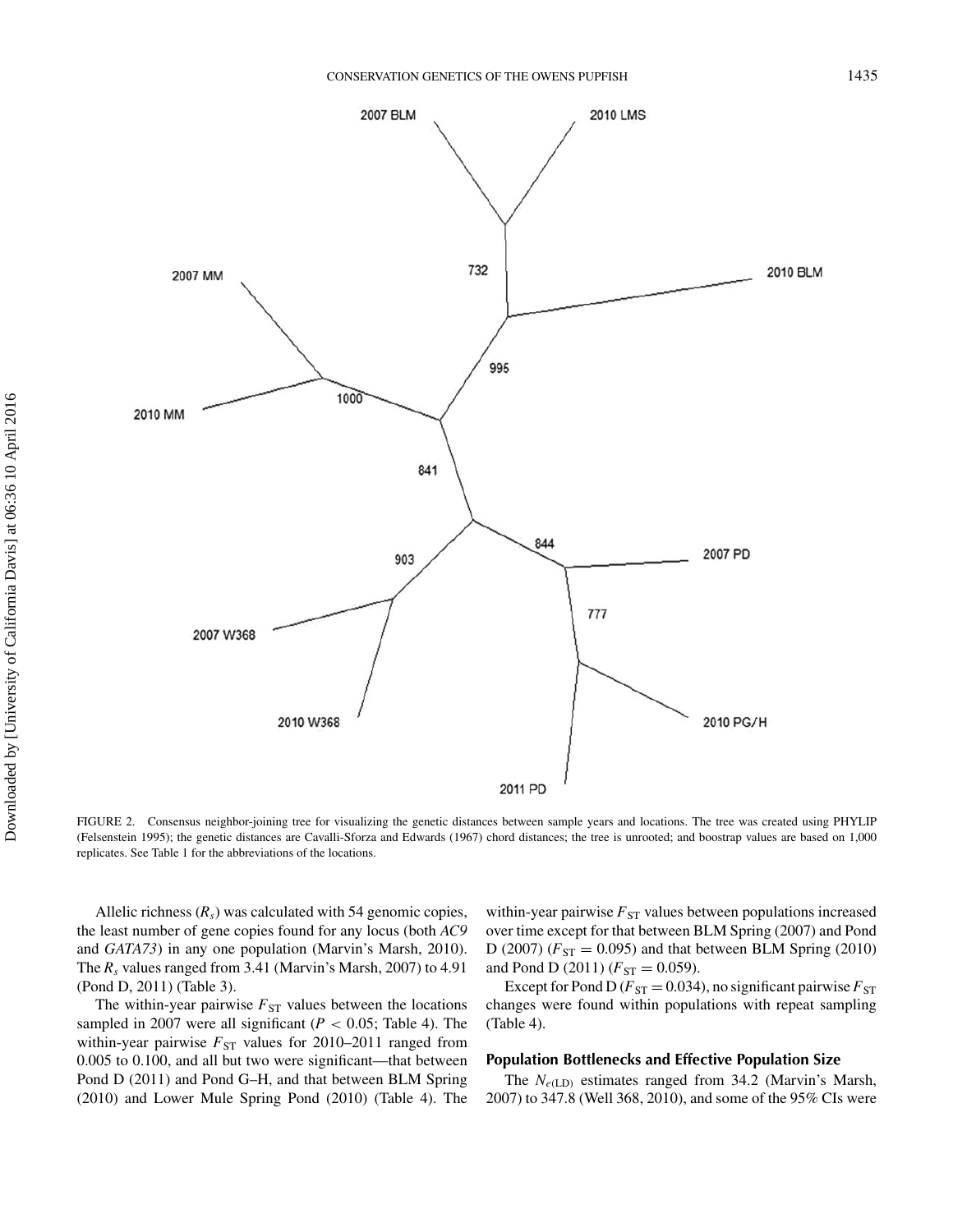TABLE 4. Pairwise  $F_{ST}$  values as calculated in ARLEQUIN (Excoffier et al. 2005). The upper left quadrant shows pairwise  $F_{ST}$  values between all locations sampled in 2007. The lower right quadrant shows pairwise  $F_{ST}$  values between all locations sampled in 2010–2011. The bottom left quadrant shows pairwise  $F_{ST}$ values between locations sampled in 2007 and those locations plus two additional locations sampled in 2010–2011. Values in bold italics are significant (*P* < 0.05) after 1,000 permutations.

| Location and            | MM,        | PD,   | BLM,       | W368. | MM.   | PD,   | BLM,  | W368. | $PG-H$ , | LMS, |
|-------------------------|------------|-------|------------|-------|-------|-------|-------|-------|----------|------|
| year                    | 2007       | 2007  | 2007       | 2007  | 2010  | 2011  | 2010  | 2010  | 2010     | 2010 |
| MM, 2007                |            |       |            |       |       |       |       |       |          |      |
| PD, 2007                | 0.060      |       |            |       |       |       |       |       |          |      |
| BLM, 2007               | 0.059      | 0.095 |            |       |       |       |       |       |          |      |
| W <sub>368</sub> , 2007 | 0.067      | 0.051 | 0.067      |       |       |       |       |       |          |      |
| MM, 2010                | ${<}0.001$ | 0.065 | 0.060      | 0.070 |       |       |       |       |          |      |
| PD, 2011                | 0.043      | 0.034 | 0.074      | 0.064 | 0.064 |       |       |       |          |      |
| <b>BLM, 2010</b>        | 0.061      | 0.080 | < 0.001    | 0.052 | 0.070 | 0.059 |       |       |          |      |
| W368, 2010              | 0.079      | 0.067 | 0.089      | 0.001 | 0.084 | 0.077 | 0.069 |       |          |      |
| PG-H, 2010              | 0.045      | 0.031 | 0.070      | 0.064 | 0.061 | 0.008 | 0.066 | 0.087 |          |      |
| LMS, 2010               | 0.061      | 0.094 | ${<}0.001$ | 0.076 | 0.066 | 0.067 | 0.006 | 0.100 | 0.061    |      |

quite wide and included infinity (Table 5). The model returned a negative value for BLM Spring (2010), which we interpreted as infinity (Waples and Do 2008). The  $N_{e(SA)}$  estimates ranged from 19 to 29, with 95% CIs much narrower than those for *Ne*(LD) (Table 5).

The TPM model as implemented in the  $H_k$  test suggests that only Marvin's Marsh (2007) was declining or had undergone a recent bottleneck (Table 5). This result was not sensitive to changes in variance or the proportion of non-stepwise mutations.

The significance of the comparisons between *M*-values was not sensitive to changes in  $θ$ ,  $p_s$ , or delta<sub>g</sub>. There is generally evidence of a bottleneck if *M* < 0.68 (Garza and Williamson 2001). Marvin's Marsh (2007) was the only population not to show evidence of a bottleneck by this method ( $M = 0.688$ ,  $P$  $= 0.076$ ; the *M*-values in all other populations and years were smaller, showing evidence of bottlenecks.

#### **DISCUSSION**

#### **Genetic Diversity and Divergence**

Each sample of Owens Pupfish is genetically distinct, and we detected private alleles in all populations except Well 368. Owens Pupfish have fewer alleles per locus but higher mean expected heterozygosity (4.66 alleles/locus, mean  $H_e = 0.553$ ; Table 3) than other freshwater fishes that have been studied (7.5 alleles/locus, mean  $H_e = 0.46$ ; DeWoody and Avise 2000). The allelic richness values for Owens Pupfish populations (3.41– 4.91) are lower than those for wild populations of Ash Meadows Amargosa Pupfish *C. nevadensis mionectes* (mean = 11.6; Martin and Wilcox 2004) and refuge populations of the Desert Pupfish *C. macularius*(6.8) and Sonoyta Pupfish *C. eremus*(9.1; Koike et al. 2008). Based on these comparisons, Owens Pupfish are less diverse genetically than most other pupfishes.

TABLE 5. Summary of bottleneck and effective population size (*Ne*) tests. For bottlenecks, *M*- and *P*-values are reported for simulations implemented in M.P.Val; significant values are given in bold italics. For the Wilcoxon sign-rank test  $(H_k)$  of bottlenecks, the table includes *P*-values from BOTTLENECK; the number in bold italics indicates a significant excess of heterozygotes. For effective population size, the  $N_e$ <sub>CLD</sub>) values were calculated in LDN<sub>e</sub> with 95% parametric confidence intervals and the *N<sub>e*(SA)</sub> values were calculated in COLONY with 95% confidence intervals.

| Location and year | M     | P-value         | $H_k$ P-value | $N_{e(\text{LD})}$ | 95% Parametric CI | $N_{e(SA)}$ | 95% CI    |  |
|-------------------|-------|-----------------|---------------|--------------------|-------------------|-------------|-----------|--|
| MM, 2007          | 0.688 | 0.076           | 0.014         | 34.2               | $16.3 - 123.0$    | 21          | $12 - 38$ |  |
| MM, 2010          | 0.572 | 0.002           | 0.213         | 56.1               | $18.0-\infty$     | 19          | $10 - 38$ |  |
| PD, 2007          | 0.571 | 0.001           | 0.248         | 40.1               | $21.2 - 118.7$    | 23          | $13 - 40$ |  |
| PD, 2011          | 0.542 | 0.002           | 0.590         | 44.8               | $26.5 - 95.6$     | 28          | $17 - 48$ |  |
| <b>BLM, 2007</b>  | 0.509 | $\langle 0.001$ | 0.545         | 122.1              | 48.3 $-\infty$    | 23          | $14 - 42$ |  |
| <b>BLM, 2010</b>  | 0.582 | 0.001           | 0.850         | $-221.1$           | $315.9-\infty$    | 29          | $17 - 48$ |  |
| W368, 2007        | 0.593 | 0.001           | 0.633         | 60.4               | $34.5 - 143.9$    | 24          | $14 - 43$ |  |
| W368, 2010        | 0.567 | 0.004           | 0.590         | 347.8              | $73.1-\infty$     | 24          | $14 - 41$ |  |
| PG-H, 2010        | 0.534 | $\langle 0.001$ | 0.180         | 51.8               | $29.2 - 126.7$    | 29          | $18 - 48$ |  |
| LMS, 2010         | 0.589 | 0.009           | 0.674         | 42.3               | $25.3 - 85.9$     | 29          | $18 - 48$ |  |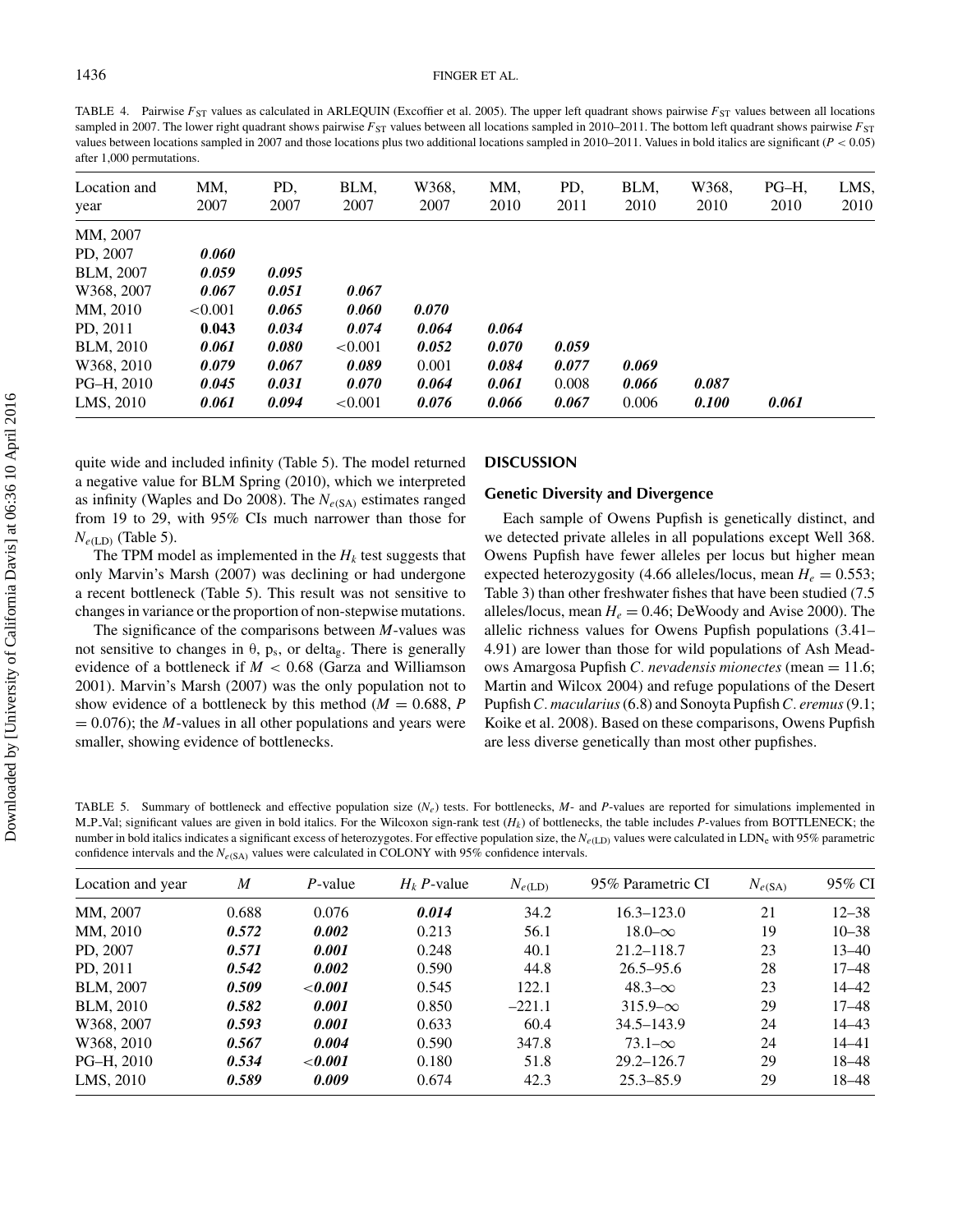Our analyses suggest that Owens Pupfish populations are losing genetic diversity due to population fluctuation, low effective population size, and bottlenecks. However, most populations are currently demographically robust, partly due to intensive habitat management. In 2007, exhaustive trapping found only 38 individuals in Pond D and a bottleneck was detected. However, in 2011 hundreds of fish were unexpectedly captured in Pond D, and the genetic data revealed previously undetected alleles and increases in other measures of genetic diversity. In addition, there was a significant pairwise  $F_{ST}$  value between Pond D (2007) and Pond D (2011) and a closer relationship on the N–J tree between Pond G–H (2010) and Pond D (2011) than between Pond D (2007) and Pond D (2011) (Figure 2). We attribute this change to immigration from areas of the Letter Pond cienega during the 4-year interval between samples. Pond D is a small semi-isolated fragment on the fringe of the larger cienega and appears to be dependent on periodic immigration to maintain genetic variation and, perhaps, demographic persistence. Pond G–H apparently hosts more robust pupfish populations. Taken as a whole, the Letter Ponds cienega represents an important genetic and demographic reservoir for Owens Pupfish. The Letter Ponds were established by 65 individuals in 1987 and have received no further population management. Perhaps the pupfish sampled in Pond G–H have undergone fewer bottlenecks and are more representative of past levels of genetic variation in the species. Ironically, BLM Spring (2010) and Pond D (2011) now have the greatest pairwise  $F_{ST}$  value despite being the closest geographically.

Further evidence of genetic drift is the observed temporal increase in pairwise  $F_{ST}$  value in every case except between BLM Spring and Pond D (which was probably influenced by immigration from Pond G–H). Though only 3–4 years elapsed between repeat sampling and the results could be influenced by the sample effect, our analyses suggest that Owens Pupfish populations are diverging within 3 years (3–9 generations), indicating that genetic drift may have led to rapid divergence of populations within a short period of time.

Though one cannot measure adaptive divergence with these microsatellites, it is possible that selection is contributing to the observed divergence in Owens Pupfish populations, and managers should be aware of the possibility of adaptation to different habitats while managing separate populations. For example, the habitats of the refuge populations are different: Marvin's Marsh is a shallow marshy seep; the Letter Ponds are an interconnected network of ponds and marsh; Well 368 has rapid current, is shallow  $(<0.3$  m), and fluctuates seasonally in area; and BLM Spring is a larger, stable, 1-m deep channel. In addition, the refuges variously host nonnative competitors such as the Western mosquitofish *Gambusia affinis* and red swamp crayfish *Procambarus clarki*, which subject some populations to different stressors than others. Though rapid evolution has been shown in some taxa, including Darwin's finches (Grant and Grant 2006), copepods (Hairston and Dillon 1990), and salmonids (Heath et al. 2003), selective forces must be very strong. Collyer et al. (2011) found that the body shape of White Sands Pupfish

*C. tularosa* in refuges had diverged from that of the source population over a period of 30 years and that these changes were heritable. However, Martin and Wainwright (2013) show how stabilizing selection for generalist phenotypes could inhibit the evolution of trophic specialization in *Cyprinodon*. Further, pupfish exhibit extreme phenotypic plasticity (Lema 2008), which may itself be under selection. Further research using different markers is needed to determine whether Owens Pupfish are undergoing adaptive divergence due to selection in their respective habitats.

#### **Population Bottlenecks and Effective Population Size**

Population bottlenecks occur when there is a drastic reduction in population size and often result in a loss of genetic variation. Bottlenecks are of conservation concern because they increase genetic drift and the chance of inbreeding, which can reduce diversity, fitness, adaptive potential, population viability, and, by extension, increase the risk of extinction in small populations (e.g., Quattro and Vrijenhoek 1989; Frankham et al. 2002).

Owens Pupfish refuge populations are known to have undergone past demographic bottlenecks (e.g., the observed population low in 1964 of approximately 200 individuals), and genetic effects of these bottlenecks were detected by this study. These results may reflect any number of scenarios, including decline prior to the initial observed bottleneck in 1964, bottlenecks in individual populations subsequent to their founding events, or a combination of the two. Interestingly the *M*-ratio tests detected a historic bottleneck in every population–year combination except for Marvin's Marsh (2007), which was also close to being significant ( $P = 0.076$ ; Table 5). Conversely, the  $H_k$  test did not detect recent bottlenecks in any population–year combination except for Marvin's Marsh (2007). Taken together, the *M*-ratio tests provide evidence that most populations underwent severe genetic bottlenecks several generations ago, while the  $H_k$  test suggests that these populations are now at mutation-drift equilibrium (or the test may lack power, given our markers).

The linkage disequilibrium estimates have broad confidence intervals and, except for BLM Spring (2010), fall below the thresholds recommended for population maintenance, e.g., 500 (Franklin 1980) to 5,000 (Lande 1995), implying recent and ongoing attrition of genetic variation. The  $N_{e(SA)}$  point estimates from the sibship model are consistently smaller than those of  $N_{e(\text{LD})}$ , falling between 19 and 29 individuals. During the study period, population sizes were estimated for Pond D (2007) by census (*N* = 38), Lower Mule Spring Pond (2010) by mark–recapture (386; 0.95 CI, 297–403), and BLM Spring (2010) by visual estimation  $(>3,000)$ . BLM Spring is also much larger than the other refuge habitats (Table 1), so it is reasonable to expect a larger census size. However, when we collected BLM Spring (2007), we found the population to be critically reduced following intrusion by Largemouth Bass *Micropterus salmoides*. The predatory fish were removed, but we were obliged to wait 4 months for the population to rebound until sufficient numbers of pupfish entered our traps to sample.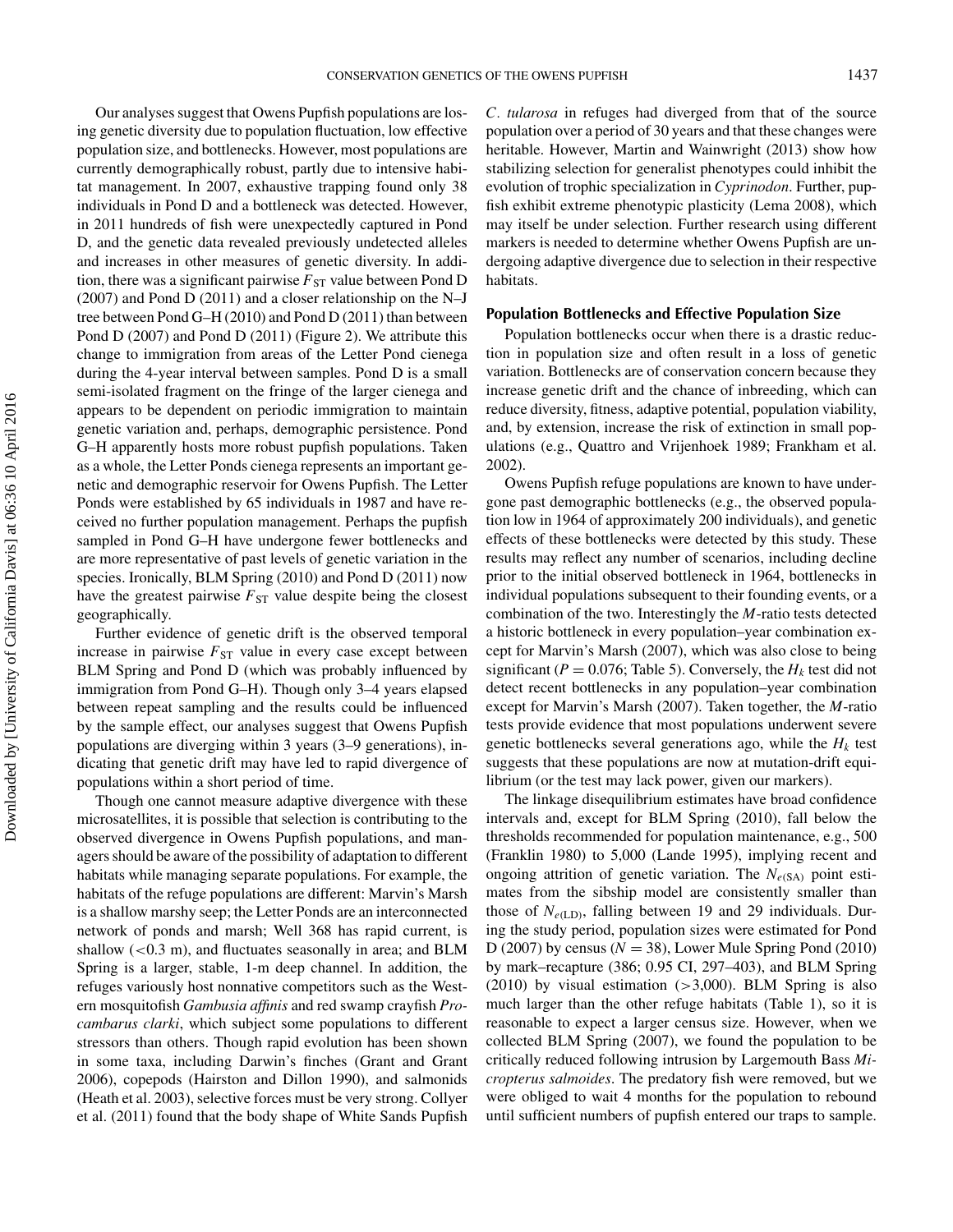This observed demographic bottleneck may account for the low *Ne*(LD) observed in BLM Spring (2007) compared with BLM Spring (2010). Strangely, the *N<sub>e*(SA)</sub> estimates for BLM Spring</sub> are similar to those for the other refuges despite large differences in habitat area and census size, and no recent bottleneck was detected with the  $H_k$  test despite the observed demographic bottleneck. We suspect that the small number of loci used, low polymorphisms per locus, and both known and unknown violations of the models' assumptions (e.g., discreet generations) reduced the power of the  $N_e$  estimation methods.

Given that the methods varied considerably with respect to both the estimates of  $N_e$  and the confidence intervals and that some model assumptions may have been violated, we think that managers should use  $N_e$  as a guide for Owens Pupfish and similar cases and use caution when interpreting these results. However, by both methods all Owens Pupfish populations have estimated *Ne* values smaller than those suggested for a healthy population. Maintaining the species as a fragmented set of subpopulations can only continue this phenomenon, despite intensified and improved management of the habitats.

#### **CONSERVATION IMPLICATIONS**

Early actions taken to rescue Owens Pupfish were not guided by genetic considerations, which led to inadvertent losses of genetic variation through founder effects and demographic fluctuation. Genetic considerations are similarly not a major focus of the federal recovery plan (USFWS 1998, 2009), which aims to establish self-sustaining populations that meet certain demographic criteria. When implementing recovery plan objectives, managers should put into practice measures to minimize the loss of genetic diversity specieswide, preserving as much evolutionary potential as possible so that populations can persist and adapt to their environments (Moritz 1999). Two factors complicate this: (1) refuge populations can be unpredictably extirpated or go through major bottlenecks (e.g., BLM Spring [2007]), where no adults were observed at all yet the population recovered in 1 year) and (2) individual refuge populations continue to diverge, most likely through genetic drift, and each (except Well 368) has a portion of the genetic diversity that has been lost by all others (represented by private alleles). Every extant population has been recently and artificially subdivided, and all are subject to potential catastrophic failure, as witnessed at Warm Springs during the period of this investigation. The extensive distribution of private alleles among the existing refuges demonstrates that the system lacks the redundancy necessary to safeguard genetic diversity from predictable but unpreventable stochastic losses. The loss of or a significant bottleneck in any population now would result in the irretrievable loss of a portion of the species' microsatellite variation, taken here as an indicator of potential adaptive variation. The lack of gene flow among populations contributes to low population values for *Ne* and the accumulation of private alleles. Restoring a level of gene flow among populations would improve the geographic

replication of variation (i.e., create "backup" copies of alleles) and reduce its depletion through genetic drift by increasing the global  $N_e$  of the species (Rieman and Allendorf 2001), although these would come at the expense of reduced population structure.

To develop effective strategies to preserve genetic diversity in fragmented populations such as the Owens Pupfish, we recommend collaboration between geneticists and managers based on a deep understanding of the natural and population histories of the target species. For Owens Pupfish, for which habitat has been maximized and migration corridors are not viable, we suggest that managers now have three major options: (1) active translocations of individuals, (2) no translocations except in the case of extirpation, and (3) conditional supplementation into declining populations. For all of these options, regular genetic monitoring will ensure that sufficient genetic diversity is maintained or reveal whether continued translocations are necessary. We now outline the pros and cons of each.

#### **Option 1: Active Maintenance of Gene Flow**

Translocation refers to the movement of one or more individuals from one population to another (IUCN 1987). For single-species conservation, the goals for translocation range from maintaining overall population resilience and genetic diversity to genetic rescue (e.g., Hedrick 1995; Westemeier et al. 1998; Tallmon et al. 2004; Weeks et al. 2011). Managers must identify the purpose of translocation, weigh the risks, and determine measures of success (e.g., a target  $N_e$  or census size) before acting. Some urge caution before conducting translocations to avoid outbreeding depression (Huff et al. 2011), and in general managers should avoid translocating individuals from dissimilar populations or environments (Edmands 2007). For example, Goldberg et al. (2005) found that outbreeding depression in Largemouth Bass led to increased susceptibility to disease, and Huff et al. (2011) found that outbreeding depression resulted in reduced fitness surrogates, such as the size of young of the year. As discussed, in the case of the Owens Pupfish, population divergence is most likely due to genetic drift. Given that the subpopulations were recently a single global population, outbreeding depression is of less concern and translocations may have the added benefit of increasing the  $N_e$  of each population, fostering long-term maintenance of genetic variation. However, large-scale mixing could swamp local adaptation and reduce global *Ne*, and this diversity should be preserved. For Owens Pupfish, we adopt the recommendation of Mills and Allendorf (1996) of 1–10 migrants per generation from each stable refuge population into one or more other refuge population, with the aim of minimizing the loss of polymorphism and heterozygosity while allowing diverged allele frequencies to persist.

#### **Option 2: No Translocations**

The decision not to translocate except in the case of reestablishment has the advantage of preventing potential selective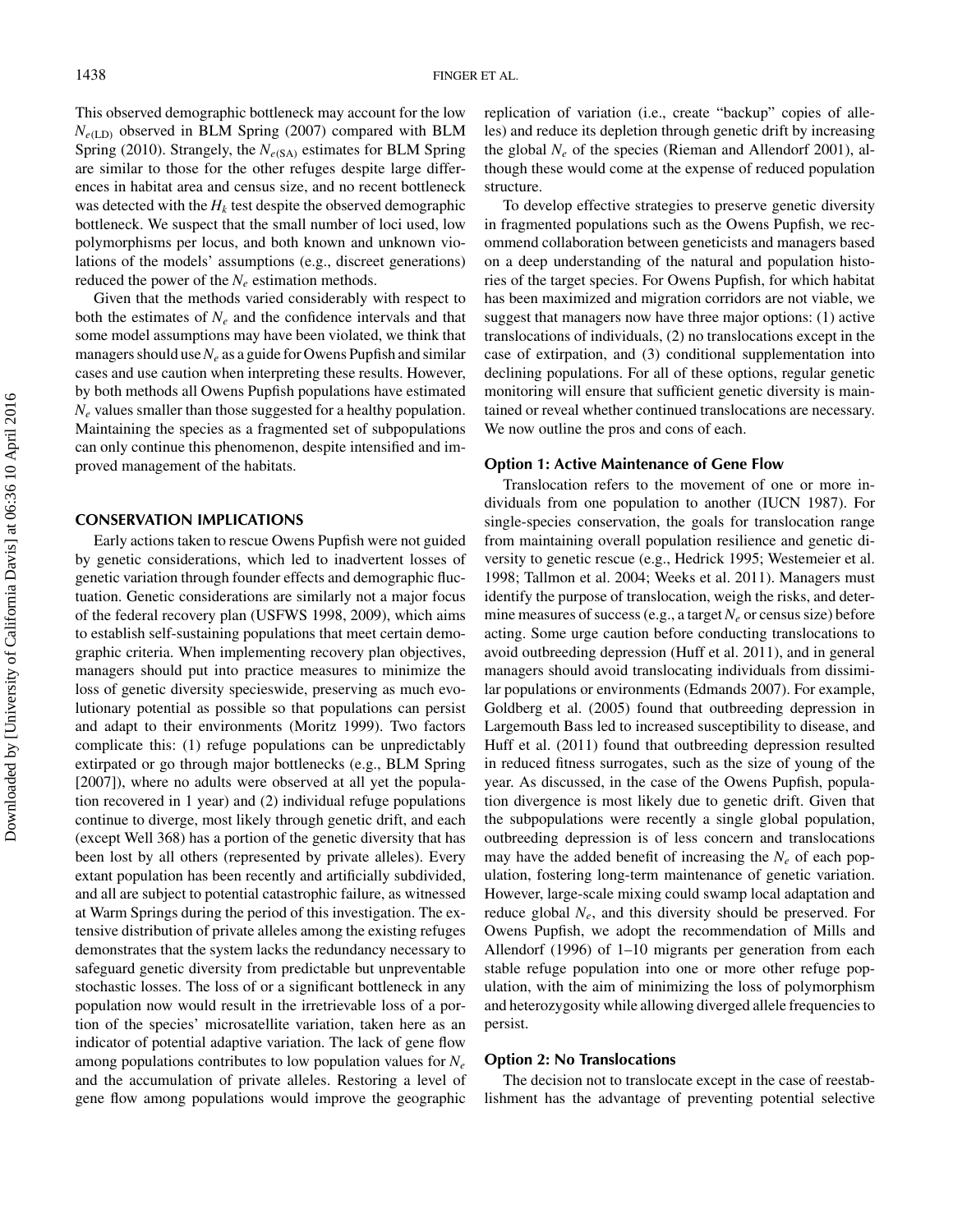sweep and/or outbreeding depression caused by mixing populations adapted to different environments. However, small isolated populations may run the risks of inbreeding depression, low *Ne*, reduced genetic variation, and decreased fitness and long-term viability. Evidence for inbreeding depression tends to appear in stressful environments (Armbruster and Reed 2005; but see Marr et al. 2006). Some of the Owens Pupfish refuge populations are in stable springs (e.g., BLM Spring, Lower Mule Spring Pond), so those populations may be less susceptible to inbreeding depression because stable environments are less stressful. In contrast, Well 368, Marvin's Marsh, and the Letter Ponds are spatially and thermally variable (and therefore potentially more stressful), so inbreeding depression may be a greater concern or these populations may be more subject to outbreeding depression if individuals from other populations are added (McClelland and Naish 2007). On the other hand, small Owens Pupfish populations may have gone through purging, a reduction of deleterious alleles resulting in increased fitness and resistance to inbreeding depression. Theory suggests that populations that have gone through multiple generations of inbreeding are more likely to show purging, but experimental evidence provides mixed results (see review by Crnokrak and Barrett 2002). Given the evidence of strong drift in Owens Pupfish populations, their demographic histories, and their reduced genetic diversity, we believe that loss of genetic diversity due to genetic drift and consequent inbreeding depression is a greater risk than outbreeding depression and do not recommend option 2.

#### **Option 3: Supplement Declining Populations**

If managers deem the risk of outbreeding depression to outweigh the risk of inbreeding depression and choose not to start a full-scale program of regular translocations, we recommend a cautious approach, i.e., if a refuge population is in decline and nongenetic factors such as poor habitat quality have been ruled out, to supplement that population with individuals from other populations. In this case, we again recommend staying within the 1–10 migrants per generation guidelines of Mills and Allendorf (1996); however, sharply declining populations may benefit from more input than stable populations until the recipient population stabilizes.

With all options, catastrophic failure of some Owens Pupfish populations is still likely, if history is any guide. If managers choose to reestablish populations, we recommend using roughly equal proportions of 30–50 individuals from each of the extant populations, limited to no more than 10% of the smallest donor population to minimize genetic or demographic impacts. Thirty or more fish could capture >98% of the global standing genetic variation (Frankel and Soulé 1981) if all founders contribute equally to the next generation (Weeks et al. 2011). After the population is established, continued supplementation of 1–10 individuals per generation from each available source should ensue, along with monitoring.

#### **CONCLUSION**

This study showed that the Owens Pupfish that survived the 1964 bottleneck was fragmented into isolated refuge populations that have lost variation and are diverging through genetic drift. If this trend continues, Owens Pupfish may manifest reductions in individual fitness and evolutionary potential, jeopardizing their continued existence, as has been seen in closely related species. For example, the Devils Hole pupfish is an emblematic western pupfish recognized as being on the brink of extinction, with persuasive evidence that genetic load is playing a decisive role in its fate (Martin et al. 2012). Continentally, seven species and one subspecies of *Cyprinodon* became extinct as early as 1930 and as recently as 1994 (Burkhead 2012). We believe it is important to arrest the erosion of genetic diversity in Owens Pupfish to help prevent this species from joining the list of extinctions. Given the uncertainties and technical difficulties of monitoring fitness and the complicated interactions between selection, drift, inbreeding, and bottlenecks (Bouzat 2010), managers must make decisions to translocate individuals based on logistical constraints, risk assessment, and explicit goals for genetic management. Active management of habitats and gene flow and the establishment of additional refuge populations will be crucial to the long-term maintenance of the species' residual diversity. Genetic data will inform the selection of donor populations and the numbers of individuals for future translocations and provide baseline data for monitoring their effects.

#### **ACKNOWLEDGMENTS**

The authors are grateful to Phil Pister for personally preventing the extinction of Owens Pupfish in 1969 and to the CDFW for encouraging and supporting this study. We thank Karrigan Bork, Molly Stephens, Churchill Grimes, and two anonymous reviewers for insightful comments and advice on the manuscript. This study was cooperatively funded by the U.S. Fish and Wildlife Service and the California Department of Fish and Wildlife through Endangered Species Act Section 6 recovery grant E-2-F-43.

#### **REFERENCES**

- Allendorf, F. W. 1986. Genetic drift and the loss of alleles versus heterozygosity. Zoo Biology 5:181–190.
- Armbruster, P., and D. H. Reed. 2005. Inbreeding depression in benign and stressful environments. Heredity 95:235–242.
- Barlow, G. W. 1961. Social behavior of the Desert Pupfish, *Cyprinodon macularius,* in the field and in the aquarium. American Midland Naturalist 65:339– 359.
- Bouzat, J. L. 2010. Conservation genetics of population bottlenecks: the role of chance, selection, and history. Conservation Genetics 11:463–478.
- Burg, T. M., J. L. Wilcox, and A. Martin. 2002. Isolation and characterization of polymorphic microsatellite loci in pupfish (genus *Cyprinodon*). Conservation Genetics 3:197–204.
- Burkhead, N. M. 2012. Extinction rates in North American freshwater fishes, 1900–2010. BioScience 62:798–808.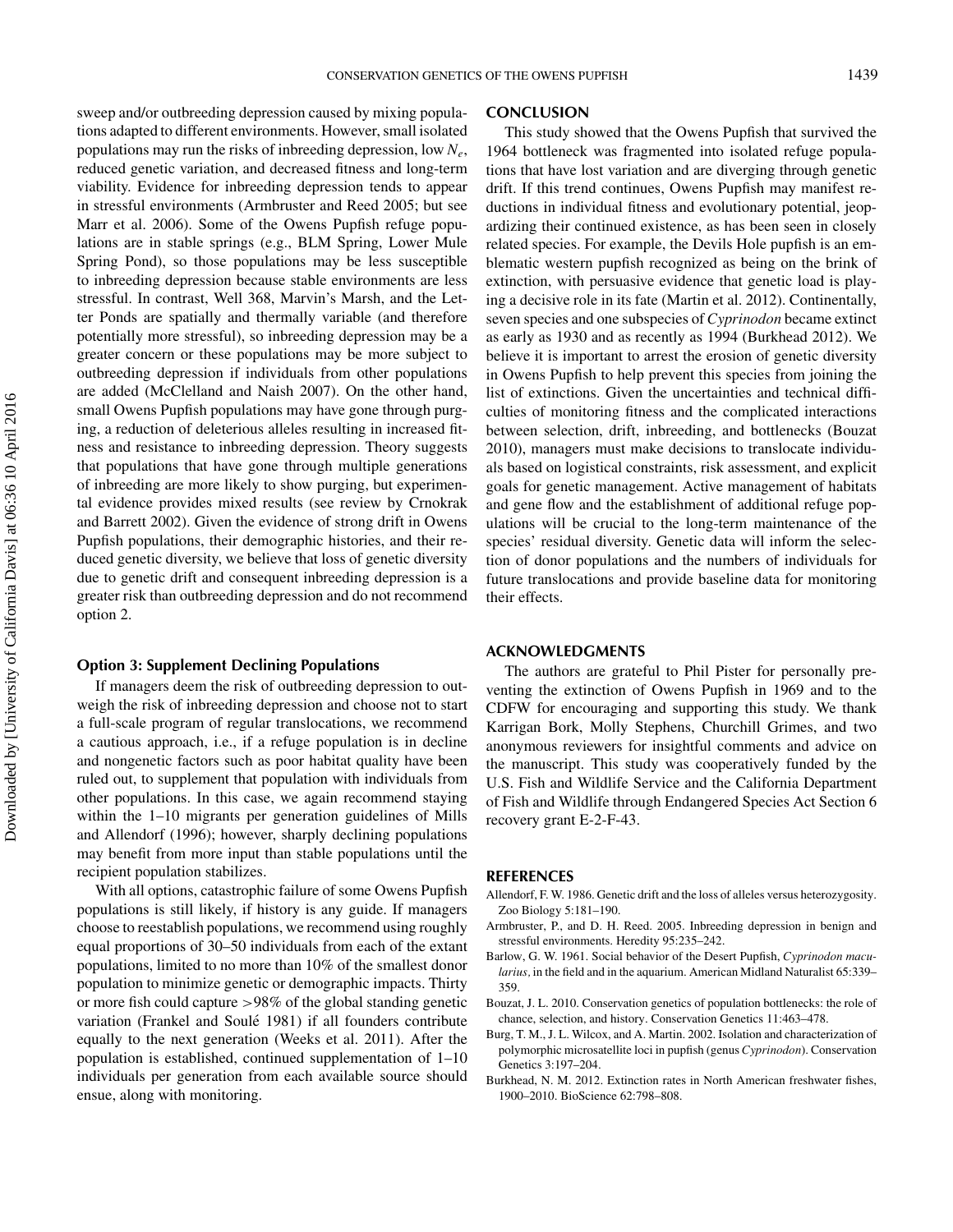- Castleberry, D. T., J. E. Williams, G. M. Sato, T. E. Hopkins, A. M. Brasher, and M. S. Parker. 1990. Status and management of Shoshone Pupfish, *Cyprinodon nevadensis shoshone* (Cyprinodontidae), at Shoshone Spring, Inyo County, California. Bulletin Southern California Academy of Sciences 89: 19–25.
- Cavalli-Sforza, L. L., and A. W. F. Edwards. 1967. Phylogenetic analysis: models and estimation procedures. Evolution 21:550–570.
- Chen, Y., S. Parmenter, and B. May. 2013. Genetic characterization and management of the endangered Mohave Tui Chub. Conservation Genetics 14:11–20.
- Collyer, M. L., J. S. Heilveil, and C. A. Stockwell. 2011. Contemporary evolutionary divergence for a protected species following assisted colonization. PLoS (Public Library of Science) ONE [online serial] 6(8):e22310.
- Cornuet, J. M., and G. Luikart. 1996. Description and power analysis of two tests for detecting recent population bottlenecks from allele frequency data. Genetics 144:2001–2014.
- Crnokrak, P., and S. C. H. Barrett. 2002. Purging the genetic load: a review of the experimental evidence. Evolution 56:2347–2358.
- DeWoody, J. A., and J. C. Avise. 2000. Microsatellite variation in marine, freshwater and anadromous fishes compared with other animals. Journal of Fish Biology 56:461–473.
- Echelle, A. A. 2008. The western North American pupfish clade (Cyprinodontidae: *Cyprinodon*): mitochondrial DNA divergence and drainage history. Pages 27–38 *in* M. C. Reheis, R. Hershler, and D. M. Miller, editors. Late Cenozoic drainage history of the southwestern Great Basin and lower Colorado River region: geologic and biotic perspectives. Geological Society of America, Special Paper 439, Boulder, Colorado.
- Edmands, S. 2007. Between a rock and a hard place: evaluating the relative risks of inbreeding and outbreeding for conservation and management. Molecular Ecology 16:463–475.
- Excoffier, L., G. Laval, and S. Schneider. 2005. Arlequin (version 3.0): an integrated software package for population genetics data analysis. Evolutionary Bioinformatics Online 1:47–50.
- Felsenstein, J. 1995. PHYLIP: phylogeny inference package (version 3.69). University of Washington, Seattle. Available: http://evolution.genetics. washington.edu/phylip.html. (April 2012).
- Frankel, O. H., and M. E. Soulé. 1981. Conservation and evolution. Cambridge University Press, Cambridge, UK.
- Frankham, R., J. D. Ballou, and D. A. Briscoe. 2002. Introduction to conservation genetics. Cambridge University Press, Cambridge, UK.
- Franklin, I. R. 1980. Evolutionary change in small populations. Pages 135– 149 *in* M. E. Soulé and B. A. Wilcox, editors. Conservation biology: an evolutionary–ecological perspective. Sinauer, Sunderland, Massachusetts.
- Garza, J. C., and E. G. Williamson. 2001. Detection of reduction in population size using data from microsatellite loci. Molecular Ecology 10:305– 318.
- Gilpin, M. E., and M. E. Soulé. 1986. Minimum viable populations: processes of species extinction. Pages 19–34 *in* M. E. Soulé, editor. Conservation biology: the science of scarcity and diversity. Sinauer, Sunderland, Massachusetts.
- Glaubitz, J. C. 2004. CONVERT: a user-friendly program to reformat diploid genotypic data for commonly used population genetic software packages. Molecular Ecology Notes 4:309–310.
- Goldberg, T. L., E. C. Grant, K. R. Inendino, T. W. Kassler, J. E. Claussen, and D. P. Philipp. 2005. Increased infectious disease susceptibility resulting from outbreeding depression. Conservation Biology 19:455–462.
- Grant, P. R., and B. R. Grant. 2006. Evolution of character displacement in Darwin's finches. Science 313:224–226.
- Gumm, J. M., J. L. Snekser, J. M. Leese, K. P. Little, J. K. Leiser, V. E. Imhoff, B. Westrick, and M. Itzkowitz. 2011. Management of interactions between endangered species using habitat restoration. Biological Conservation 144:2171–2176.
- Guo, S. W., and E. A. Thompson. 1992. Performing the exact test of Hardy– Weinberg proportion for multiple alleles. Biometrics 48:361–372.
- Hairston, N. G., Jr., and T. A. Dillon. 1990. Fluctuating selection and response in a population of freshwater copepods. Evolution 44:1796–1805.
- Heath, D. D., J. W. Heath, C. A. Bryden, R. M. Johnson, and C. W. Fox. 2003. Rapid evolution of egg size in captive salmon. Science 299:1738–1740.
- Hedrick, P. W. 1995. Gene flow and genetic restoration: the Florida panther as a case study. Conservation Biology 9:996–1007.
- Hill, W. G. 1981. Estimation of effective population size from data on linkage disequilibrium. Genetical Research 38:209–216.
- Huff, D. D., L. M. Miller, C. J. Chizinski, and B. Vondracek. 2011. Mixedsource reintroductions lead to outbreeding depression in second-generation descendents of a native North American fish. Molecular Ecology 20:4246– 4258.
- Hurt, C., and P. Hedrick. 2004. Conservation genetics in aquatic species: general approaches and case studies in fishes and springsnails of arid lands. Aquatic Sciences 66:402–413.
- IUCN (International Union for Conservation of Nature). 1987. IUCN position statement on translocation of living organisms: introductions, re-introductions and re-stocking. IUCN, Species Survival Commission, Gland, Switzerland. Available: www.iucnsscrsg.org/download/IUCNPositionStatement.pdf. (April 2012).
- Jones, O. R., and J. L. Wang. 2010. COLONY: a program for parentage and sibship inference from multilocus genotype data. Molecular Ecology Resources 10:551–555.
- Kalinowski, S. T. 2004. Counting alleles with rarefaction: private alleles and hierarchical sampling designs. Conservation Genetics 5:539–543.
- Kalinowski, S. T. 2005. HP-RARE 1.0: a computer program for performing rarefaction on measures of allelic richness. Molecular Ecology Notes 5:187–189.
- Koike, H., A. A. Echelle, D. Loftis, and R. A. Van Den Bussche. 2008. Microsatellite DNA analysis of success in conserving genetic diversity after 33 years of refuge management for the Desert Pupfish complex. Animal Conservation 11:321–329.
- Lande, R. 1995. Mutation and conservation. Conservation Biology 9:782–791.
- Le Corre, V., and A. Kremer. 1998. Cumulative effects of founding events during colonisation on genetic diversity and differentiation in an island and stepping-stone model. Journal of Evolutionary Biology 11:495–512.
- Lema, S. C. 2008. The phenotypic plasticity of Death Valley's pupfish. American Scientist 96:28–36.
- Lewis, P. O., and D. Zaykin. 2001. GDA (genetic data analysis): a computer program for the analysis of allelic data, version 1.0 (d16c). University of Connecticut, Storrs. Available: lewis.eeb.uconn.edu/lewishome/software.html. (April 2012).
- Marr, A. B., P. Arcese, W. M. Hochachka, J. M. Reid, and L. F. Keller. 2006. Interactive effects of environmental stress and inbreeding on reproductive traits in a wild bird population. Journal of Animal Ecology 75:1406–1415.
- Martin, A. P., A. A. Echelle, G. Zegers, S. Baker, and C. L. Keeler-Foster. 2012. Dramatic shifts in the gene pool of a managed population of an endangered species may be exacerbated by high genetic load. Conservation Genetics 13:349–358.
- Martin, A. P., and J. L. Wilcox. 2004. Evolutionary history of Ash Meadows pupfish (genus *Cyprinodon*) populations inferred using microsatellite markers. Conservation Genetics 5:769–782.
- Martin, C. H., and P. C. Wainwright. 2013. Multiple fitness peaks on the adaptive landscape drive adaptive radiation in the wild. Science 339:208–211.
- McClelland, E. K., and K. A. Naish. 2007. What is the fitness outcome of crossing unrelated fish populations? a meta-analysis and an evaluation of future research directions. Conservation Genetics 8:397–416.
- Meffe, G. K. 1990. Genetic approaches to conservation of rare fishes: examples from North American desert species. Journal of Fish Biology 37(Supplement A):105–112.
- Meffe, G. K., and R. C. Vrijenhoek. 1988. Conservation genetics in the management of desert fishes. Conservation Biology 2:157–169.
- Miller, R. R. 1948. The cyprinodont fishes of the Death Valley system of eastern California and southwestern Nevada. University of Michigan, Museum of Zoology, Miscellaneous Publication 68, Ann Arbor.
- Miller, R. R. 1969. Conservation of fishes of the Death Valley system in California and Nevada. California–Nevada Wildlife Transactions 1969:107–122.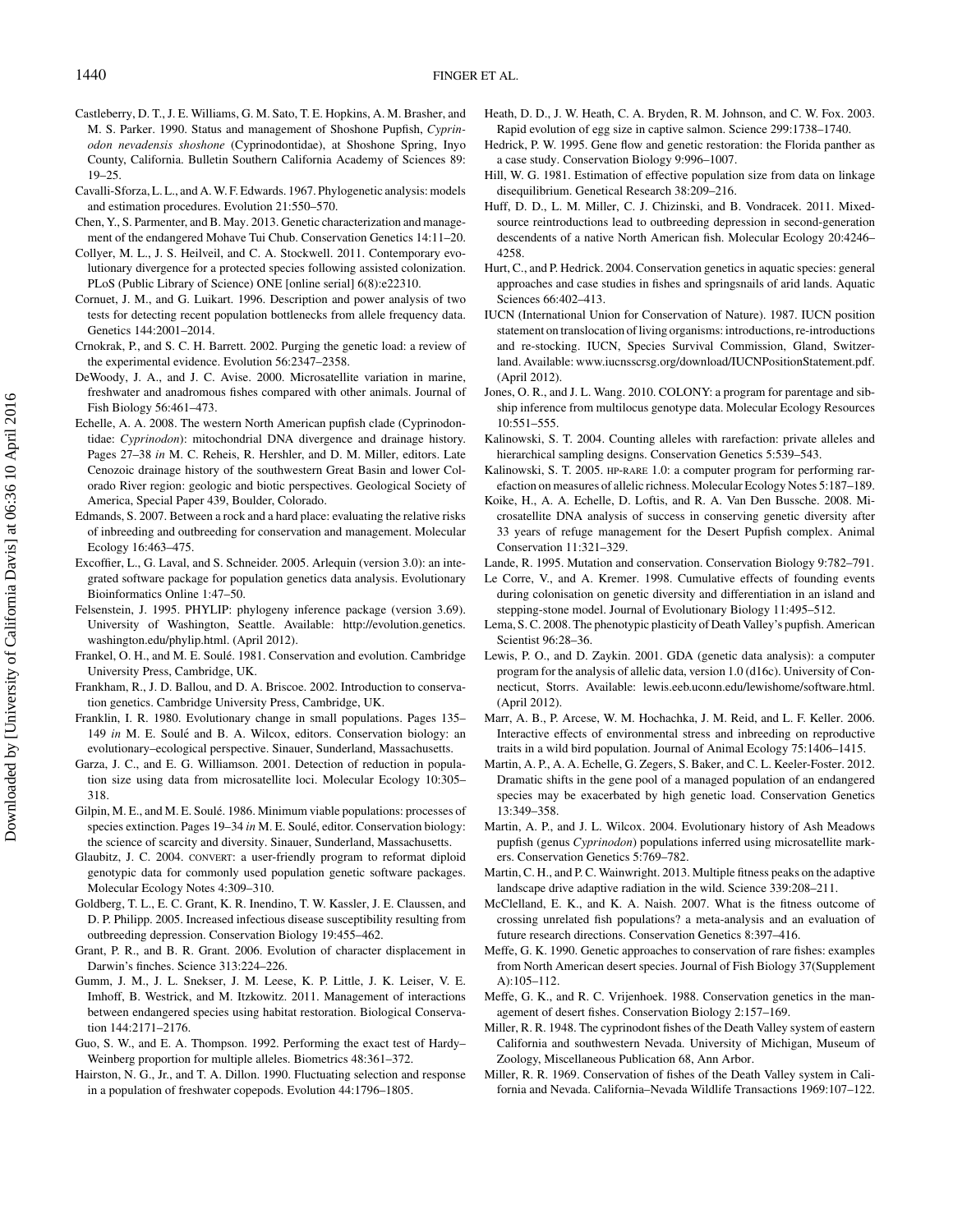- Miller, R. R., and E. P. Pister. 1971. Management of the Owens Pupfish, *Cyprinodon radiosus,* in Mono County, California. Transactions of the American Fisheries Society 100:502–509.
- Mills, L. S., and F. W. Allendorf. 1996. The one-migrant-per-generation rule in conservation and management. Conservation Biology 10:1509–1518.
- Minckley, W. L. 1995. Translocation as a tool for conserving imperiled fishes: experiences in western United States. Biological Conservation 72: 297–309.
- Moritz, C. 1994. Defining "evolutionarily significant units" for conservation. Trends in Ecology and Evolution 9:373–375.
- Moritz, C. 1999. Conservation units and translocations: strategies for conserving evolutionary processes. Hereditas 130:217–228.
- Moyle, P. B., and J. E. Williams. 1990. Biodiversity loss in the temperate zone: decline of the native fish fauna of California. Conservation Biology 4:275– 284.
- Naiman, R. J. 1976. Productivity of a herbivorous pupfish population (*Cyprinodon nevadensis*) in a warm desert stream. Journal of Fish Biology 9: 125–137.
- Nei, M., T. Maruyama, and R. Chakraborty. 1975. The bottleneck effect and genetic variability in populations. Evolution 29:1–10.
- Piry, S., G. Luikart, and J. M. Cornuet. 1999. BOTTLENECK: a computer program for detecting recent reductions in the effective population size using allele frequency data. Journal of Heredity 90:502–503.
- Pister, E. P. 1993. Species in a bucket. Natural History 102(1):14–19.
- Pister, E. P. 2001. Threatened fishes of the world: *Cyprinodon radiosus* Miller, 1948 (Cyprinodontidae). Environmental Biology of Fishes 61:370.
- Quattro, J. M., and R. C. Vrijenhoek. 1989. Fitness differences among remnant populations of the endangered Sonoran topminnow. Science 245:976–978.
- Raymond, M., and F. Rousset. 1995. GENEPOP (version 1.2): population genetics software for exact tests and ecumenicism. Journal of Heredity 86:248–249.
- Reed, D. H. 2010. Albatrosses, eagles and newts, oh my!: exceptions to the prevailing paradigm concerning genetic diversity and population viability? Animal Conservation 13:448–457.
- Reed, D. H., and R. Frankham. 2003. Correlation between fitness and genetic diversity. Conservation Biology 17:230–237.
- Reheis, M. C., A. M. Sarna-Wojcicki, R. L. Reynolds, C. A. Repenning, and M. D. Mifflin. 2002. Pliocene to middle Pleistocene lakes in the western Great Basin: ages and connections. Smithsonian Contributions to Earth Sciences 33:53–108.
- Reynolds, J., B. S. Weir, and C. C. Cockerham. 1983. Estimation of the coancestry coefficient: basis for a short-term genetic distance. Genetics 105:767–779. Rice, W. R. 1989. Analyzing tables of statistical tests. Evolution 43:223–225.
- Rieman, B. E., and F. W. Allendorf. 2001. Effective population size and genetic conservation criteria for Bull Trout. North American Journal of Fisheries Management 21:756–764.
- Rousset, F. 2008. GENEPOP '007: a complete re-implementation of the GENEPOP software for Windows and Linux. Molecular Ecology Resources 8:103–106.
- Sada, D. W., and J. E. Deacon. 1994. Spatial and temporal variability of pupfish (genus: *Cyprinodon*) habitat, populations, and microhabitat use at Salt Creek and Cottonball Marsh, Death Valley National Monument, California. Report to the U.S. National Park Service, Death Valley National Monument, Death Valley, California.
- Slatkin, M. 1995. A measure of population subdivision based on microsatellite allele frequencies. Genetics 139:457–462.
- Soltz, D. L., and R. J. Naiman. 1978. The natural history of native fishes in the Death Valley system. Natural History Museum of Los Angeles County, Los Angeles.
- Stockwell, C. A., M. Mulvey, and G. L. Vinyard. 1996. Translocations and the preservation of allelic diversity. Conservation Biology 10:1133–1141.
- Tallmon, D. A., G. Luikart, and R. S. Waples. 2004. The alluring simplicity and complex reality of genetic rescue. Trends in Ecology and Evolution 19:489– 496.
- USFWS (U.S. Fish and Wildlife Service). 1998. Owens Basin wetland and aquatic species recovery plan: Inyo and Mono counties, California. US-FWS, Region 1, Portland, Oregon. Available: ecos.fws.gov/docs/recovery plan/980930b.pdf. (April 2012).
- USFWS (U.S. Fish and Wildlife Service). 2007. Safe harbor agreement with the Duckwater Shoshone tribe to recover the Railroad Valley Springfish (*Crenichthys nevadae*) at Big Warm Spring. USFWS, Reno, Nevada.
- USFWS (U.S. Fish and Wildlife Service). 2009. Owens Pupfish (*Cyprinodon radiosus*) 5-year review: summary and evaluation. USFWS, Ventura Fish and Wildlife Office, Ventura, California. Available: inyo-monowater.org/ wp-content/uploads/2011/09/Owens Pupfish 5yrReview 2009.pdf. (April 2012).
- Van Oosterhout, C., W. F. Hutchinson, D. P. M. Wills, and P. Shipley. 2004. MICRO-CHECKER: software for identifying and correcting genotyping errors in microsatellite data. Molecular Ecology Notes 4:535–538.
- Vrijenhoek, R. C. 1998. Conservation genetics of freshwater fish. Journal of Fish Biology 53(Supplement A):394–412.
- Wang, J. L. 2009. A new method for estimating effective population sizes from a single sample of multilocus genotypes. Molecular Ecology 18:2148– 2164.
- Waples, R. S. 2006. A bias correction for estimates of effective population size based on linkage disequilibrium at unlinked gene loci. Conservation Genetics 7:167–184.
- Waples, R. S., and C. Do. 2008. LDNE: a program for estimating effective population size from data on linkage disequilibrium. Molecular Ecology Resources 8:753–756.
- Weeks, A. R., C. M. Sgro, A. G. Young, R. Frankham, N. J. Mitchell, K. A. Miller, M. Byrne, D. J. Coates, M. D. B. Eldridge, P. Sunnucks, M. F. Breed, E. A. James, and A. A. Hoffmann. 2011. Assessing the benefits and risks of translocations in changing environments: a genetic perspective. Evolutionary Applications 4:709–725.
- Westemeier, R. L., J. D. Brawn, S. A. Simpson, T. L. Esker, R. W. Jansen, J. W. Walk, E. L. Kershner, J. L. Bouzat, and K. N. Paige. 1998. Tracking the long-term decline and recovery of an isolated population. Science 282:1695– 1698.
- Wilke, P. J., and H. W. Lawton, editors. 1976. The expedition of Capt. J. W. Davidson from Fort Tejon to the Owens Valley in 1859. Ballena Press, Socorro, New Mexico.
- Williamson-Natesan, E. G. 2005. Comparison of methods for detecting bottlenecks from microsatellite loci. Conservation Genetics 6:551–562.
- Young, D. 1976. Repopulation of a desert spring by Owens Pupfish, *Cyprinodon radiosus*. Master's thesis. California State University, Fresno.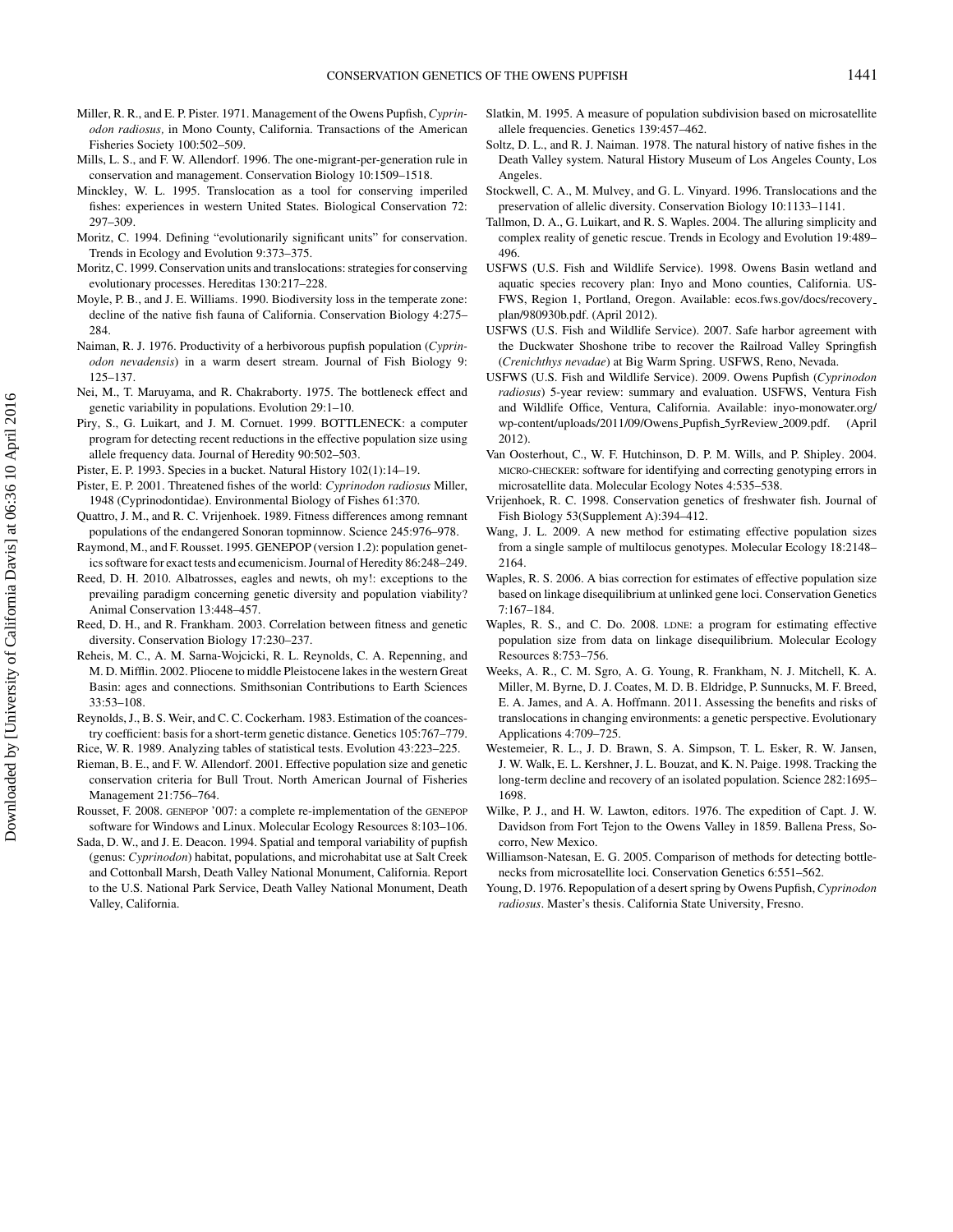#### 1442 FINGER ET AL.

### **Appendix: Detailed Allelic Results**

TABLE A1. Allele frequencies and expected heterozygosity (*He*) and observed heterozygosity (*Ho*) values for nine microsatellite loci in each sample group of Owens Pupfish. Allele sizes are given in number of base pairs.

| Locus   | Allele size | MM,<br>2007 | MM,<br>2010 | BLM,<br>2007 | BLM,<br>2010 | LMS,<br>2010 | W368,<br>2007 | W368,<br>2010 | PD,<br>2007 | PD,<br>2011 | PG-H,<br>2010 | Overall |
|---------|-------------|-------------|-------------|--------------|--------------|--------------|---------------|---------------|-------------|-------------|---------------|---------|
| AC9     | 105         | 0.793       | 0.796       | 0.898        | 0.890        | 0.890        | 0.728         | 0.750         | 0.829       | 0.830       | 0.847         | 0.825   |
|         | 109         |             |             |              | 0.010        |              | 0.044         | 0.033         | 0.086       | 0.117       | 0.102         | 0.039   |
|         | 115         | 0.207       | 0.204       | 0.102        | 0.100        | 0.110        | 0.228         | 0.217         | 0.086       | 0.053       | 0.051         | 0.136   |
| $H_e\,$ |             | 0.333       | 0.331       | 0.185        | 0.200        | 0.200        | 0.420         | 0.393         | 0.303       | 0.298       | 0.272         | 0.293   |
| $H_o$   |             | 0.317       | 0.333       | 0.204        | 0.100        | 0.140        | 0.333         | 0.413         | 0.343       | 0.300       | 0.306         | 0.279   |
| AC17    | 130         | 0.329       | 0.357       | 0.214        | 0.210        | 0.240        | 0.316         | 0.406         | 0.243       | 0.120       | 0.224         | 0.266   |
|         | 144         |             |             |              |              |              | 0.079         |               | 0.457       | 0.250       | 0.357         | 0.114   |
|         | 146         |             |             |              | 0.020        | 0.020        |               |               |             |             |               | 0.004   |
|         | 148         | 0.415       | 0.429       | 0.673        | 0.660        | 0.690        | 0.500         | 0.500         | 0.257       | 0.543       | 0.347         | 0.501   |
|         | 150         |             |             |              | 0.010        |              |               |               |             |             |               | 0.001   |
|         | 154         | 0.256       | 0.214       | 0.112        | 0.100        | 0.050        | 0.105         | 0.094         | 0.043       | 0.087       | 0.071         | 0.113   |
| $H_e$   |             | 0.662       | 0.655       | 0.493        | 0.515        | 0.468        | 0.639         | 0.582         | 0.674       | 0.627       | 0.704         | 0.602   |
| $H_o$   |             | 0.780       | 0.571       | 0.592        | 0.500        | 0.560        | 0.596         | 0.625         | 0.771       | 0.652       | 0.714         | 0.636   |
| AC25    | 152         | 0.598       | 0.607       | 0.663        | 0.730        | 0.590        | 0.675         | 0.802         | 0.671       | 0.553       | 0.459         | 0.635   |
|         | 160         | 0.402       | 0.357       | 0.337        | 0.270        | 0.410        | 0.325         | 0.198         | 0.329       | 0.447       | 0.541         | 0.361   |
|         | 166         |             | 0.018       |              |              |              |               |               |             |             |               | 0.002   |
|         | 270         |             | 0.018       |              |              |              |               |               |             |             |               | 0.002   |
| $H_e$   |             | 0.487       | 0.512       | 0.451        | 0.398        | 0.489        | 0.442         | 0.321         | 0.448       | 0.500       | 0.502         | 0.455   |
| $H_o$   |             | 0.415       | 0.536       | 0.510        | 0.380        | 0.460        | 0.404         | 0.354         | 0.486       | 0.511       | 0.469         | 0.452   |
| AC29    | 149         | 0.329       | 0.482       | 0.429        | 0.290        | 0.440        | 0.188         | 0.167         | 0.271       | 0.128       | 0.235         | 0.296   |
|         | 155         | 0.305       | 0.161       | 0.061        | 0.100        | 0.070        | 0.161         | 0.198         | 0.100       | 0.372       | 0.378         | 0.191   |
|         | 159         | 0.366       | 0.357       | 0.510        | 0.610        | 0.490        | 0.652         | 0.635         | 0.629       | 0.500       | 0.388         | 0.514   |
| $H_e\,$ |             | 0.673       | 0.625       | 0.558        | 0.539        | 0.567        | 0.519         | 0.535         | 0.529       | 0.601       | 0.659         | 0.581   |
| $H_o$   |             | 0.732       | 0.679       | 0.633        | 0.420        | 0.640        | 0.482         | 0.583         | 0.514       | 0.617       | 0.653         | 0.595   |
| AC35    | 176         |             |             |              | 0.010        |              |               |               |             |             |               | 0.001   |
|         | 180         | 0.793       | 0.839       | 0.520        | 0.469        | 0.490        | 0.728         | 0.740         | 0.800       | 0.649       | 0.612         | 0.664   |
|         | 182         |             |             |              |              |              | 0.018         | 0.021         |             | 0.021       |               | 0.006   |
|         | 184         | 0.207       | 0.161       | 0.480        | 0.520        | 0.510        | 0.254         | 0.240         | 0.200       | 0.330       | 0.388         | 0.329   |
| $H_e$   |             | 0.333       | 0.275       | 0.504        | 0.514        | 0.505        | 0.408         | 0.399         | 0.325       | 0.475       | 0.480         | 0.422   |
| $H_o$   |             | 0.415       | 0.250       | 0.551        | 0.469        | 0.580        | 0.368         | 0.458         | 0.286       | 0.532       | 0.612         | 0.452   |
| GATA2   | 167         |             |             | 0.032        | 0.020        | 0.030        |               |               | 0.029       | 0.106       | 0.041         | 0.026   |
|         | 171         |             |             | 0.053        | 0.040        | 0.040        | 0.009         |               |             |             |               | 0.014   |
|         | 175         | 0.027       | 0.018       | 0.085        | 0.080        | 0.080        | 0.421         | 0.542         | 0.186       | 0.181       | 0.184         | 0.180   |
|         | 179         | 0.054       |             | 0.149        | 0.180        | 0.200        | 0.035         | 0.010         | 0.171       | 0.202       | 0.163         | 0.117   |
|         | 183         | 0.311       | 0.250       | 0.213        | 0.180        | 0.320        | 0.018         | 0.021         | 0.243       | 0.298       | 0.296         | 0.215   |
|         | 187         |             | 0.018       | 0.021        | 0.030        | 0.040        | 0.009         | 0.010         | 0.014       |             |               | 0.014   |
|         | 191         | 0.189       | 0.268       | 0.181        | 0.150        | 0.130        | 0.307         | 0.281         | 0.257       | 0.096       | 0.184         | 0.204   |
|         | 195         |             |             | 0.064        | 0.090        | 0.010        | 0.044         | 0.021         | 0.014       |             |               | 0.024   |
|         | 199         | 0.081       | 0.107       | 0.032        | 0.040        | 0.010        | 0.009         | 0.031         |             | 0.074       | 0.092         | 0.048   |
|         | 203         | 0.338       | 0.339       | 0.170        | 0.190        | 0.140        | 0.149         | 0.083         | 0.086       | 0.043       | 0.041         | 0.158   |
| $H_e$   |             | 0.753       | 0.752       | 0.863        | 0.866        | 0.819        | 0.709         | 0.625         | 0.814       | 0.819       | 0.815         | 0.783   |
| $H_o$   |             | 0.730       | 0.714       | 0.915        | 0.860        | 0.760        | 0.684         | 0.542         | 0.857       | 0.872       | 0.878         | 0.781   |
| GATA26  | 196         |             |             |              |              |              |               |               |             |             | 0.010         | 0.001   |
|         | 200         |             |             | 0.031        | 0.040        | 0.050        | 0.026         | 0.031         |             | 0.021       |               | 0.020   |
|         | 204         | 0.792       | 0.839       | 0.898        | 0.820        | 0.890        | 0.789         | 0.729         | 0.686       | 0.670       | 0.765         | 0.788   |
|         | 208         | 0.194       | 0.089       | 0.010        | 0.080        | 0.040        | 0.132         | 0.167         | 0.257       | 0.160       | 0.102         | 0.123   |